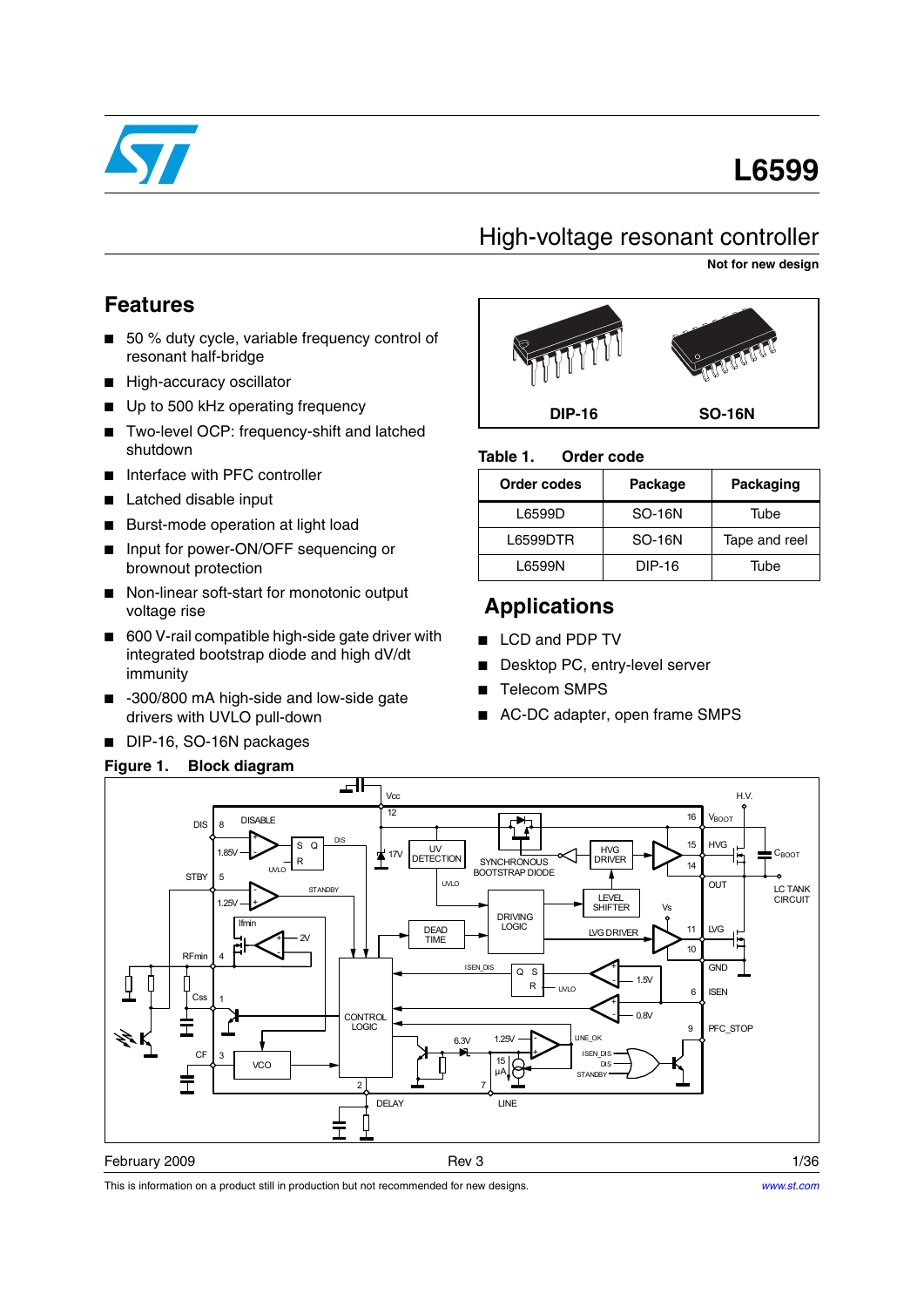# **Contents**

| 1              |     |  |
|----------------|-----|--|
| $\overline{2}$ |     |  |
|                | 2.1 |  |
|                | 2.2 |  |
| 3              |     |  |
| 4              |     |  |
|                | 4.1 |  |
|                | 4.2 |  |
| 5              |     |  |
| 6              |     |  |
| $\overline{7}$ |     |  |
|                | 7.1 |  |
|                | 7.2 |  |
|                | 7.3 |  |
|                | 7.4 |  |
|                | 7.5 |  |
|                | 7.6 |  |
|                | 7.7 |  |
|                | 7.8 |  |
| 8              |     |  |
| 9              |     |  |



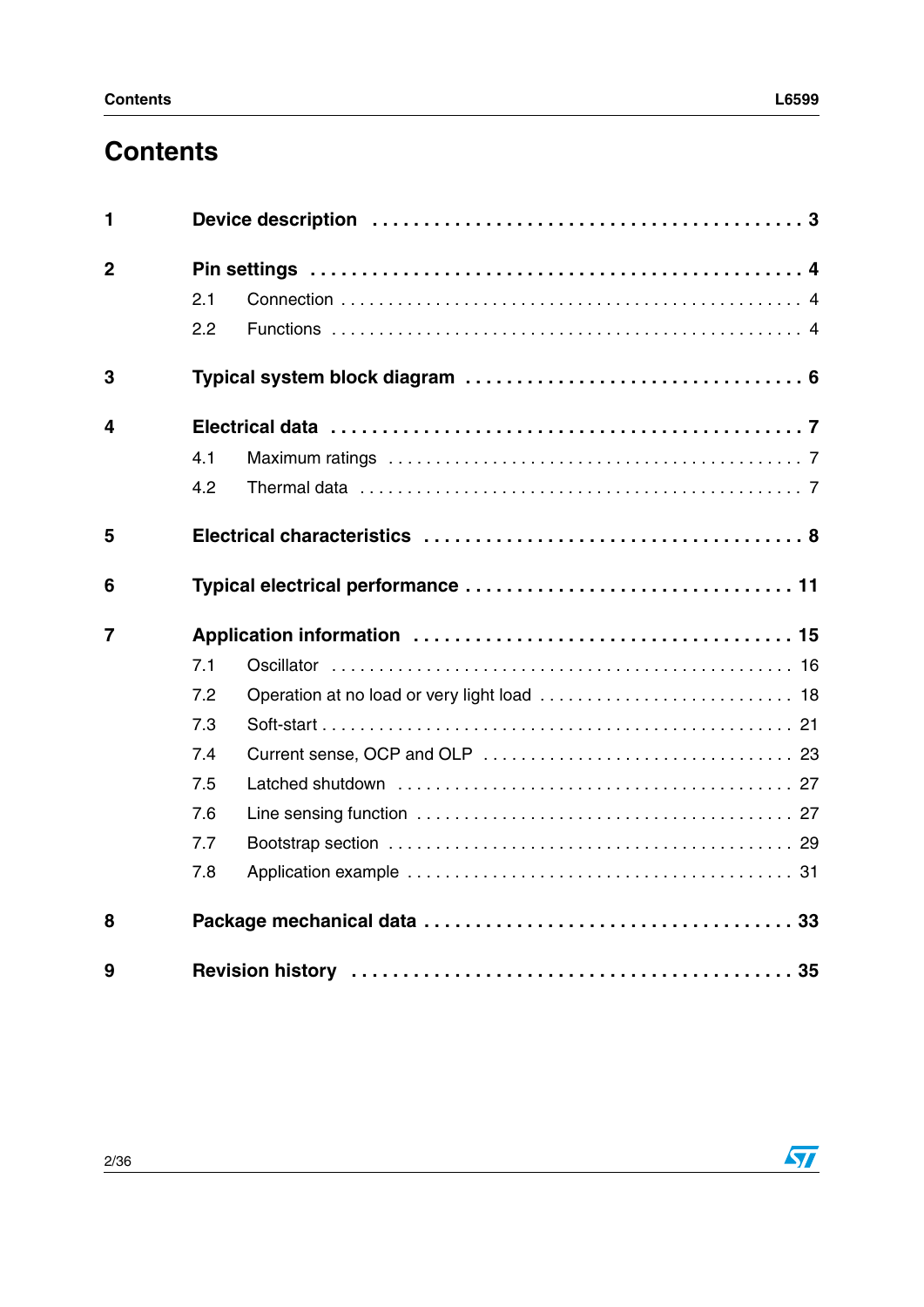## <span id="page-2-0"></span>**1 Device description**

The L6599 is a double-ended controller specific for the resonant half-bridge topology. It provides 50 % complementary duty cycle: the high-side switch and the low-side switch are driven ON\OFF 180° out-of-phase for exactly the same time.

Output voltage regulation is obtained by modulating the operating frequency. A fixed deadtime inserted between the turn-OFF of one switch and the turn-ON of the other one guarantees soft-switching and enables high-frequency operation.

To drive the high-side switch with the bootstrap approach, the IC incorporates a high-voltage floating structure able to withstand more than 600 V with a synchronous-driven high-voltage DMOS that replaces the external fast-recovery bootstrap diode.

The IC enables the designer to set the operating frequency range of the converter by means of an externally programmable oscillator.

At start-up, to prevent uncontrolled inrush current, the switching frequency starts from a programmable maximum value and progressively decays until it reaches the steady-state value determined by the control loop. This frequency shift is non linear to minimize output voltage overshoots; its duration is programmable as well.

The IC can be forced to enter a controlled burst-mode operation at light load, so as to keep converter's input consumption to a minimum.

IC's functions include a not-latched active-low disable input with current hysteresis useful for power sequencing or for brownout protection, a current sense input for OCP with frequency shift and delayed shutdown with automatic restart.

A higher level OCP latches off the IC if the first-level protection is not sufficient to control the primary current. Their combination offers complete protection against overload and short circuits. An additional latched disable input (DIS) allows easy implementation of OTP and/or OVP.

An interface with the PFC controller is provided that enables to switch off the pre-regulator during fault conditions, such as OCP shutdown and DIS high, or during burst-mode operation.

 $\sqrt{}$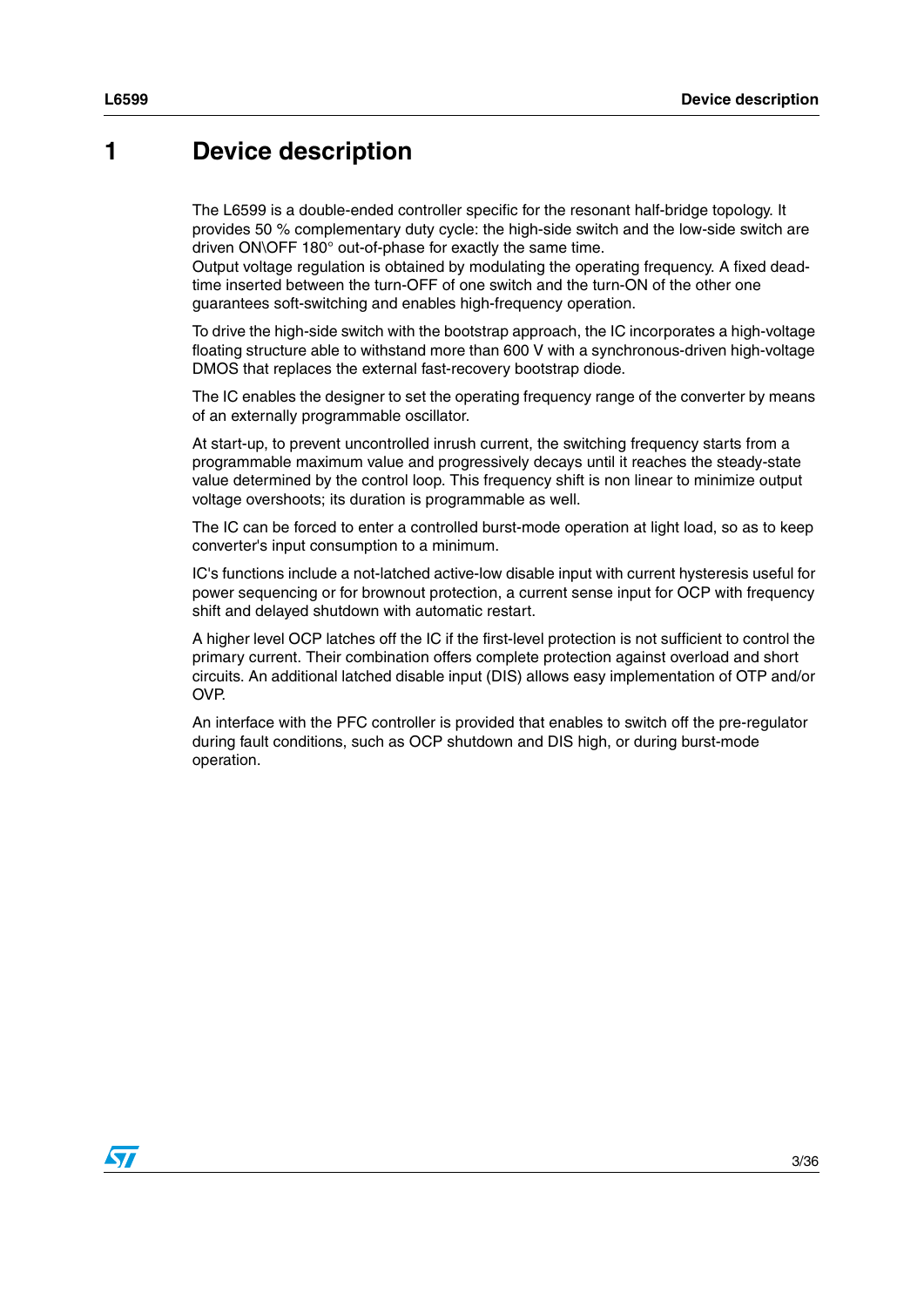$\sqrt{2}$ 

# <span id="page-3-0"></span>**2 Pin settings**

### <span id="page-3-1"></span>**2.1 Connection**





## <span id="page-3-2"></span>**2.2 Functions**

#### **Table 2. Pin functions**

| N.            | <b>Name</b> | <b>Function</b>                                                                                                                                                                                                                                                                                                                                                                                                                                                                                                                                                                                                                                                                                                                                                                                                                                                                                                                                                                                                             |
|---------------|-------------|-----------------------------------------------------------------------------------------------------------------------------------------------------------------------------------------------------------------------------------------------------------------------------------------------------------------------------------------------------------------------------------------------------------------------------------------------------------------------------------------------------------------------------------------------------------------------------------------------------------------------------------------------------------------------------------------------------------------------------------------------------------------------------------------------------------------------------------------------------------------------------------------------------------------------------------------------------------------------------------------------------------------------------|
|               | $C_{SS}$    | Soft start. This pin connects an external capacitor to GND and a resistor to RFmin (pin 4)<br>that set both the maximum oscillator frequency and the time constant for the frequency shift<br>that occurs as the chip starts up (soft-start). An internal switch discharges this capacitor<br>every time the chip turns OFF ( $V_{CC}$ < UVLO, LINE < 1.25 V or > 6 V, DIS > 1.85 V, ISEN ><br>1.5 V, DELAY > 3.5 V) to make sure it will be soft-started next, and when the voltage on the<br>current sense pin (ISEN) exceeds 0.8V, as long as it stays above 0.75 V.                                                                                                                                                                                                                                                                                                                                                                                                                                                     |
| $\mathcal{P}$ | DEL AY      | Delayed shutdown upon overcurrent. A capacitor and a resistor are connected from this pin<br>to GND to set both the maximum duration of an overcurrent condition before the IC stops<br>switching and the delay after which the IC restarts switching. Every time the voltage on the<br>ISEN pin exceeds 0.8 V the capacitor is charged by an internal 150µA current generator and<br>is slowly discharged by the external resistor. If the voltage on the pin reaches 2 V, the soft<br>start capacitor is completely discharged so that the switching frequency is pushed to its<br>maximum value and the 150 µA is kept always on. As the voltage on the pin exceeds 3.5 V<br>the IC stops switching and the internal generator is turned OFF, so that the voltage on the<br>pin will decay because of the external resistor. The IC will be soft-restarted as the voltage<br>drops below 0.3V. In this way, under short circuit conditions, the converter will work<br>intermittently with very low input average power. |
| 3             | <b>CF</b>   | Timing capacitor. A capacitor connected from this pin to GND is charged and discharged by<br>internal current generators programmed by the external network connected to pin 4 (RFmin)<br>and determines the switching frequency of the converter.                                                                                                                                                                                                                                                                                                                                                                                                                                                                                                                                                                                                                                                                                                                                                                          |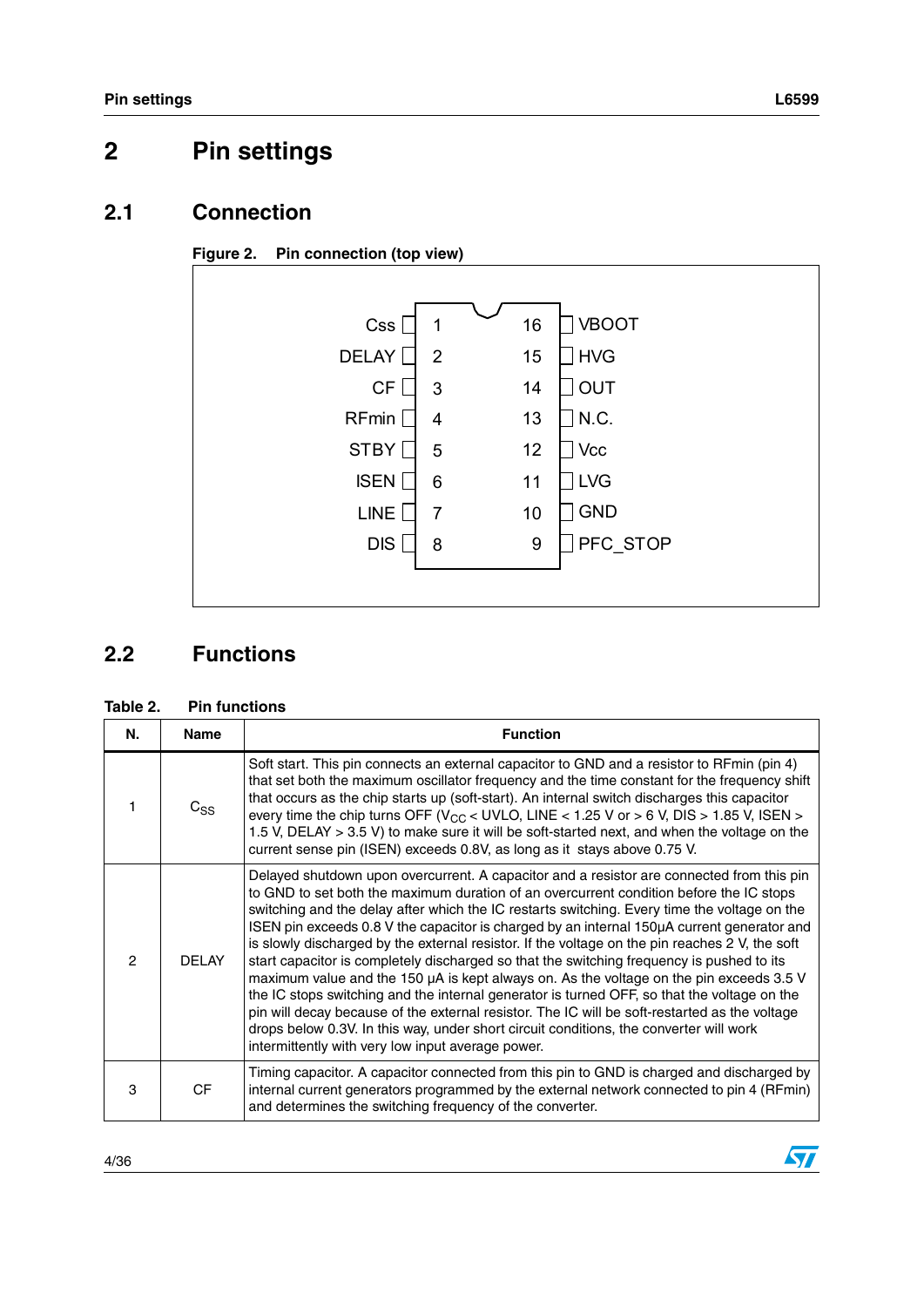| N.             | Name         | <b>Function</b>                                                                                                                                                                                                                                                                                                                                                                                                                                                                                                                                                                                                                                                                                                                                                                                                                                                                                                                                                                                                                                                                                                          |
|----------------|--------------|--------------------------------------------------------------------------------------------------------------------------------------------------------------------------------------------------------------------------------------------------------------------------------------------------------------------------------------------------------------------------------------------------------------------------------------------------------------------------------------------------------------------------------------------------------------------------------------------------------------------------------------------------------------------------------------------------------------------------------------------------------------------------------------------------------------------------------------------------------------------------------------------------------------------------------------------------------------------------------------------------------------------------------------------------------------------------------------------------------------------------|
| 4              | <b>RFmin</b> | Minimum oscillator frequency setting. This pin provides a precise 2 V reference and a<br>resistor connected from this pin to GND defines a current that is used to set the minimum<br>oscillator frequency. To close the feedback loop that regulates the converter output voltage<br>by modulating the oscillator frequency, the phototransistor of an optocoupler will be<br>connected to this pin through a resistor. The value of this resistor will set the maximum<br>operating frequency. An R-C series connected from this pin to GND sets frequency shift at<br>start-up to prevent excessive energy inrush (soft-start).                                                                                                                                                                                                                                                                                                                                                                                                                                                                                       |
| 5              | <b>STBY</b>  | Burst-mode operation threshold. The pin senses some voltage related to the feedback<br>control, which is compared to an internal reference (1.25 V). If the voltage on the pin is lower<br>than the reference, the IC enters an idle state and its quiescent current is reduced. The chip<br>restarts switching as the voltage exceeds the reference by 50 mV. Soft-start is not invoked.<br>This function realizes burst-mode operation when the load falls below a level that can be<br>programmed by properly choosing the resistor connecting the optocoupler to pin RFmin (see<br>block diagram). Tie the pin to RFmin if burst-mode is not used.                                                                                                                                                                                                                                                                                                                                                                                                                                                                   |
| 6              | <b>ISEN</b>  | Current sense input. The pin senses the primary current though a sense resistor or a<br>capacitive divider for lossless sensing. This input is not intended for a cycle-by-cycle control;<br>hence the voltage signal must be filtered to get average current information. As the voltage<br>exceeds a 0.8 V threshold (with 50 mV hysteresis), the soft-start capacitor connected to pin<br>1 is internally discharged: the frequency increases hence limiting the power throughput.<br>Under output short circuit, this normally results in a nearly constant peak primary current.<br>This condition is allowed for a maximum time set at pin 2. If the current keeps on building up<br>despite this frequency increase, a second comparator referenced at 1.5 V latches the device<br>off and brings its consumption almost to a "before start-up" level. The information is latched<br>and it is necessary to recycle the supply voltage of the IC to enable it to restart: the latch is<br>removed as the voltage on the Vcc pin goes below the UVLO threshold. Tie the pin to GND if<br>the function is not used. |
| $\overline{7}$ | <b>LINE</b>  | Line sensing input. The pin is to be connected to the high-voltage input bus with a resistor<br>divider to perform either AC or DC (in systems with PFC) brownout protection. A voltage<br>below 1.25 V shuts down (not latched) the IC, lowers its consumption and discharges the<br>soft-start capacitor. IC's operation is re-enabled (soft-started) as the voltage exceeds 1.25 V.<br>The comparator is provided with current hysteresis: an internal 15 µA current generator is<br>ON as long as the voltage applied at the pin is below 1.25 V and is OFF if this value is<br>exceeded. Bypass the pin with a capacitor to GND to reduce noise pick-up. The voltage on<br>the pin is top-limited by an internal zener. Activating the zener causes the IC to shut down<br>(not latched). Bias the pin between 1.25 and 6 V if the function is not used.                                                                                                                                                                                                                                                            |
| 8              | <b>DIS</b>   | Latched device shutdown. Internally the pin connects a comparator that, when the voltage<br>on the pin exceeds 1.85 V, shuts the IC down and brings its consumption almost to a "before<br>start-up" level. The information is latched and it is necessary to recycle the supply voltage of<br>the IC to enable it to restart: the latch is removed as the voltage on the $V_{CC}$ pin goes below<br>the UVLO threshold. Tie the pin to GND if the function is not used.                                                                                                                                                                                                                                                                                                                                                                                                                                                                                                                                                                                                                                                 |
| 9              | PFC_STOP     | Open-drain ON/OFF control of PFC controller. This pin, normally open, is intended for<br>stopping the PFC controller, for protection purpose or during burst-mode operation. It goes<br>low when the IC is shut down by DIS > 1.85 V, ISEN > 1.5 V, LINE > 6 V and STBY < 1.25 V.<br>The pin is pulled low also when the voltage on pin DELAY exceeds 2V and goes back open<br>as the voltage falls below 0.3V. During UVLO, it is open. Leave the pin unconnected if not<br>used.                                                                                                                                                                                                                                                                                                                                                                                                                                                                                                                                                                                                                                       |
| 10             | <b>GND</b>   | Chip ground. Current return for both the low-side gate-drive current and the bias current of<br>the IC. All of the ground connections of the bias components should be tied to a track going<br>to this pin and kept separate from any pulsed current return.                                                                                                                                                                                                                                                                                                                                                                                                                                                                                                                                                                                                                                                                                                                                                                                                                                                            |

### **Table 2. Pin functions (continued)**

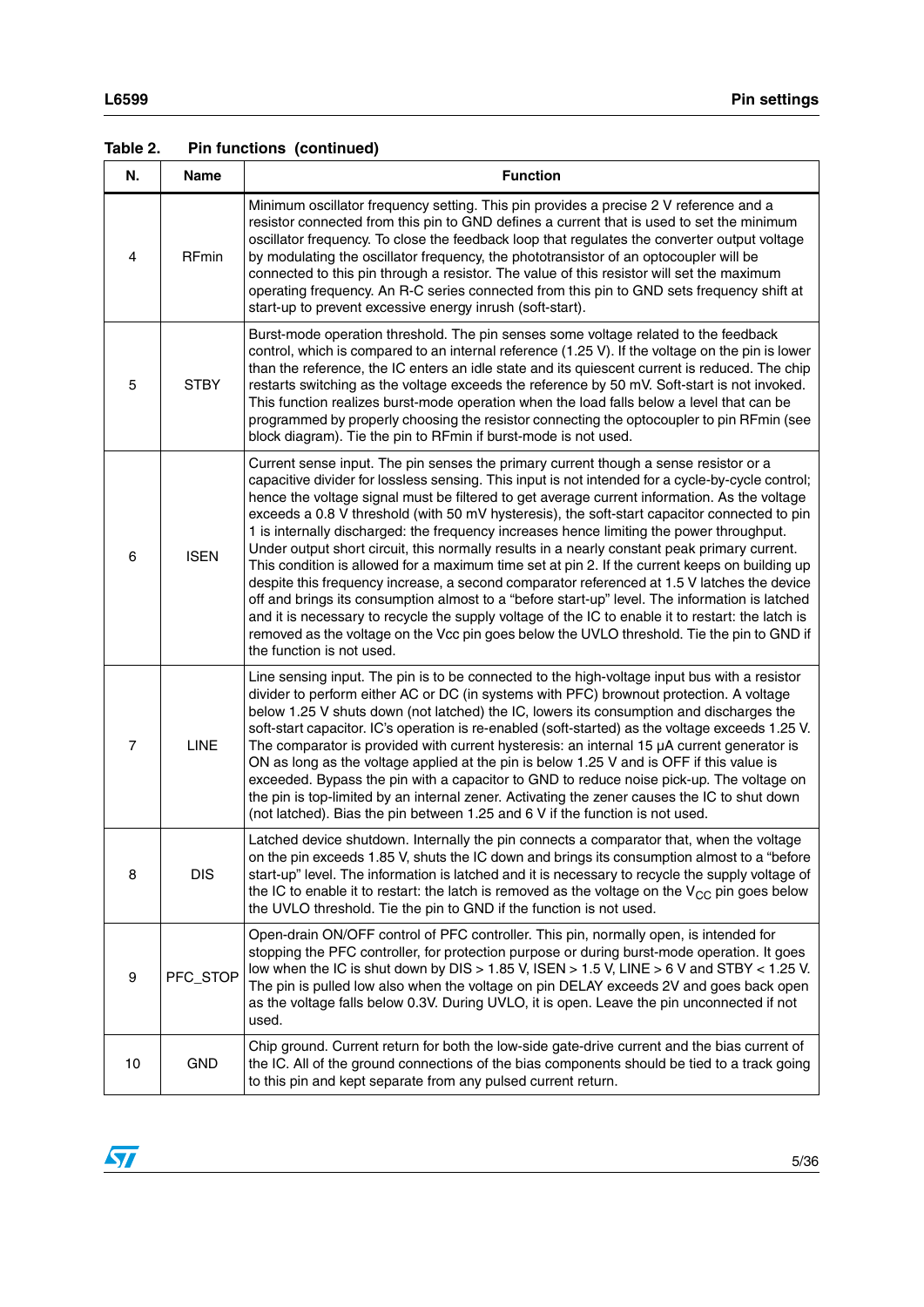| Ν. | <b>Name</b>  | <b>Function</b>                                                                                                                                                                                                                                                                               |
|----|--------------|-----------------------------------------------------------------------------------------------------------------------------------------------------------------------------------------------------------------------------------------------------------------------------------------------|
| 11 | LVG.         | Low-side gate-drive output. The driver is capable of 0.3 A min. source and 0.8 A min. sink<br>peak current to drive the lower MOSFET of the half-bridge leg. The pin is actively pulled to<br>GND during UVLO.                                                                                |
| 12 | $V_{\rm CC}$ | Supply Voltage of both the signal part of the IC and the low-side gate driver. Sometimes a<br>small bypass capacitor (0.1 µF typ.) to GND might be useful to get a clean bias voltage for<br>the signal part of the IC.                                                                       |
| 13 | N.C.         | High-voltage spacer. The pin is not internally connected to isolate the high-voltage pin and<br>ease compliance with safety regulations (creepage distance) on the PCB.                                                                                                                       |
| 14 | <b>OUT</b>   | High-side gate-drive floating ground. Current return for the high-side gate-drive current.<br>Layout carefully the connection of this pin to avoid too large spikes below ground.                                                                                                             |
| 15 | <b>HVG</b>   | High-side floating gate-drive output. The driver is capable of 0.3 A min. source and 0.8A min.<br>sink peak current to drive the upper MOSFET of the half-bridge leg. A resistor internally<br>connected to pin 14 (OUT) ensures that the pin is not floating during UVLO.                    |
| 16 | <b>VBOOT</b> | High-side gate-drive floating supply Voltage. The bootstrap capacitor connected between<br>this pin and pin 14 (OUT) is fed by an internal synchronous bootstrap diode driven in-phase<br>with the low-side gate-drive. This patented structure replaces the normally used external<br>diode. |

**Table 2. Pin functions (continued)**

# <span id="page-5-0"></span>**3 Typical system block diagram**



### **Figure 3. Typical system block diagram**

 $\overline{\mathbf{S}}$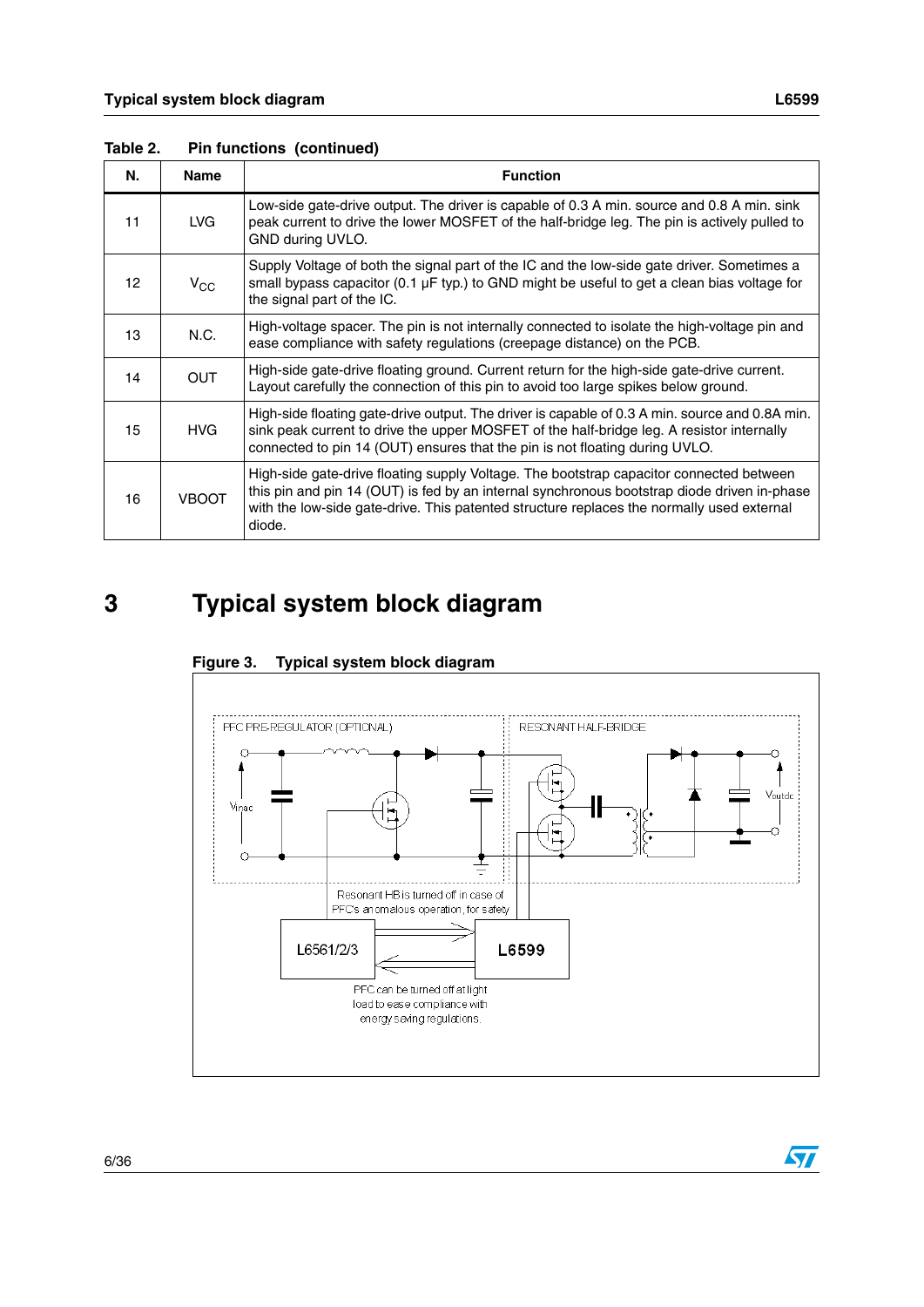# <span id="page-6-0"></span>**4 Electrical data**

# <span id="page-6-1"></span>**4.1 Maximum ratings**

| Symbol                | <b>Pin</b>      | <b>Parameter</b>                        | Value                       | <b>Unit</b> |
|-----------------------|-----------------|-----------------------------------------|-----------------------------|-------------|
| $V_{\text{BOOT}}$     | 16              | Floating supply voltage                 | $-1$ to 618                 | v           |
| $V_{\text{OUT}}$      | 14              | Floating ground voltage                 | -3 to $V_{\text{BOOT}}$ -18 | $\vee$      |
| $dV_{\text{OUT}}/dt$  | 14              | Floating ground max. slew rate          | 50                          | V/ns        |
| $V_{CC}$              | 12 <sup>2</sup> | IC Supply voltage ( $I_{CC} \le 25$ mA) | Self-limited                | $\vee$      |
| V <sub>PFC_STOP</sub> | 9               | Maximum voltage (pin open)              | -0.3 to $V_{CC}$            | $\vee$      |
| <b>IPFC_STOP</b>      | 9               | Maximum sink current (pin low)          | Self-limited                | A           |
| VLINEmax              | $\overline{7}$  | Maximum pin voltage (lpin $\leq$ 1 mA)  | Self-limited                | $\vee$      |
| <b>I</b> RFmin        | 4               | Maximum source current                  | 2                           | mA          |
|                       | 1 to $6, 8$     | Analog inputs and outputs               | $-0.3$ to 5                 | v           |

#### **Table 3. Absolute maximum ratings**

*Note: ESD immunity for pins 14, 15 and 16 is guaranteed up to 900 V*

# <span id="page-6-2"></span>**4.2 Thermal data**

|  | Table 4. | <b>Thermal data</b> |  |
|--|----------|---------------------|--|
|--|----------|---------------------|--|

| Symbol                    | <b>Description</b>                                                         | Value        | Unit               |  |
|---------------------------|----------------------------------------------------------------------------|--------------|--------------------|--|
|                           | Max. thermal resistance junction to ambient (DIP16)                        | 80           | $\rm ^{\circ}$ C/W |  |
| $R_{thJA}$                | Max. thermal resistance junction to ambient (SO16)                         | 120          |                    |  |
| $\mathsf{T}_{\text{STG}}$ | Storage temperature range                                                  | $-55$ to 150 | °C                 |  |
| $T_{\rm J}$               | Junction operating temperature range                                       | $-40$ to 150 | °C                 |  |
| $P_{TOT}$                 | Recommended max. power dissipation $\mathcal{Q}T_A = 70 \degree C$ (DIP16) |              | w                  |  |
|                           | Recommended max. power dissipation $\mathcal{Q}T_A = 50 \degree C$ (SO16)  | 0.83         |                    |  |

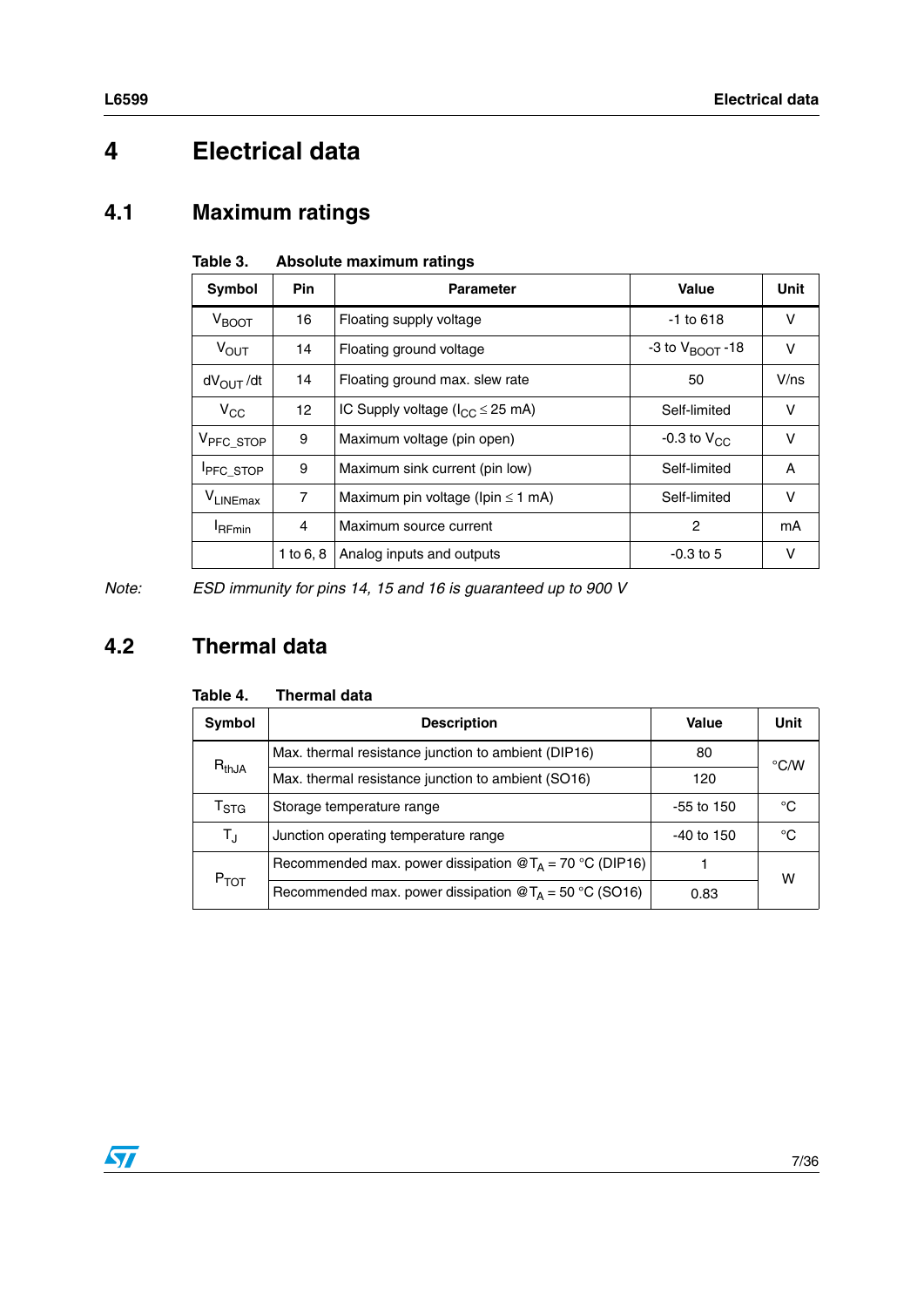# <span id="page-7-0"></span>**5 Electrical characteristics**

T<sub>J</sub> = 0 to 105 °C, V<sub>CC</sub> = 15 V, V<sub>BOOT</sub> = 15 V, C<sub>HVG</sub> = C<sub>LVG</sub> = 1 nF; C<sub>F</sub> = 470 pF; R<sub>RFmin</sub> = 12 kΩ; unless otherwise specified.

| rapie p.                                       | Electrical characteristics                   |                                                                                                         |      |            |      |             |  |  |  |
|------------------------------------------------|----------------------------------------------|---------------------------------------------------------------------------------------------------------|------|------------|------|-------------|--|--|--|
| Symbol                                         | <b>Parameter</b>                             | <b>Test condition</b>                                                                                   | Min  | <b>Typ</b> | Max  | <b>Unit</b> |  |  |  |
|                                                | IC supply voltage                            |                                                                                                         |      |            |      |             |  |  |  |
| $V_{CC}$                                       | Operating range                              | After device turn-on                                                                                    | 8.85 |            | 16   | v           |  |  |  |
| $V_{CC(ON)}$                                   | Turn-ON threshold                            | Voltage rising                                                                                          | 10   | 10.7       | 11.4 | v           |  |  |  |
| $V_{CC(OFF)}$                                  | Turn-OFF threshold                           | Voltage falling                                                                                         | 7.45 | 8.15       | 8.85 | v           |  |  |  |
| <b>Hys</b>                                     | Hysteresis                                   |                                                                                                         |      | 2.55       |      | v           |  |  |  |
| $V_{Z}$                                        | V <sub>CC</sub> clamp voltage                | $lclamp = 10 mA$                                                                                        | 16   | 17         | 17.9 | V           |  |  |  |
| <b>Supply current</b>                          |                                              |                                                                                                         |      |            |      |             |  |  |  |
| I <sub>start-up</sub>                          | Start-up current                             | Before device turn-ON<br>$V_{CC} = V_{CC(ON)} - 0.2 V$                                                  |      | 200        | 250  | μA          |  |  |  |
| $I_q$                                          | Quiescent current                            | Device ON, $V_{STBY} = 1 V$                                                                             |      | 1.5        | 2    | mA          |  |  |  |
| $I_{op}$                                       | Operating current                            | Device ON,<br>$V_{STBY} = V_{RFmin}$                                                                    |      | 3.5        | 5    | mA          |  |  |  |
| $I_q$                                          | Residual consumption                         | $V_{DIS}$ > 1.85 V or $V_{DELAY}$<br>> 3.5 V or V <sub>LINE</sub> < 1.25 V<br>or $V_{LINE} = V_{clamp}$ |      | 300        | 400  | μA          |  |  |  |
|                                                | High-side floating gate-drive supply         |                                                                                                         |      |            |      |             |  |  |  |
| <b>ILKBOOT</b>                                 | V <sub>BOOT</sub> pin leakage<br>current     | $V_{\text{ROT}}$ = 580 V                                                                                |      |            | 5    | μA          |  |  |  |
| <b>ILKOUT</b>                                  | OUT pin leakage current                      | $V_{\text{OUT}} = 562$ V                                                                                |      |            | 5    | μA          |  |  |  |
| $r_{DS(on)}$                                   | Synchronous bootstrap<br>diode ON-resistance | $V_{LVG}$ = High                                                                                        |      | 150        |      | Ω           |  |  |  |
| <b>Overcurrent comparator</b>                  |                                              |                                                                                                         |      |            |      |             |  |  |  |
| <b>I</b> ISEN                                  | Input bias current                           | $V_{\text{ISEN}} = 0$ to $V_{\text{ISENdis}}$                                                           |      |            | $-1$ | μA          |  |  |  |
| $t_{LEB}$                                      | Leading edge blanking                        | After V <sub>HVG</sub> and V <sub>LVG</sub><br>low-to-high transition                                   |      | 250        |      | ns          |  |  |  |
| $V_{\text{ISENX}}$                             | Frequency shift<br>threshold                 | Voltage rising (1)                                                                                      | 0.76 | 0.8        | 0.84 | v           |  |  |  |
|                                                | <b>Hysteresis</b>                            | Voltage falling                                                                                         |      | 50         |      | mV          |  |  |  |
| V <sub>ISENdis</sub>                           | Latch OFF threshold                          | Voltage rising (1)                                                                                      | 1.44 | 1.5        | 1.56 | V           |  |  |  |
| $\mathsf{td}_{(\mathsf{H}\text{-}\mathsf{L})}$ | Delay to output                              |                                                                                                         |      | 300        | 400  | ns          |  |  |  |

**Table 5. Electrical characteristics** 

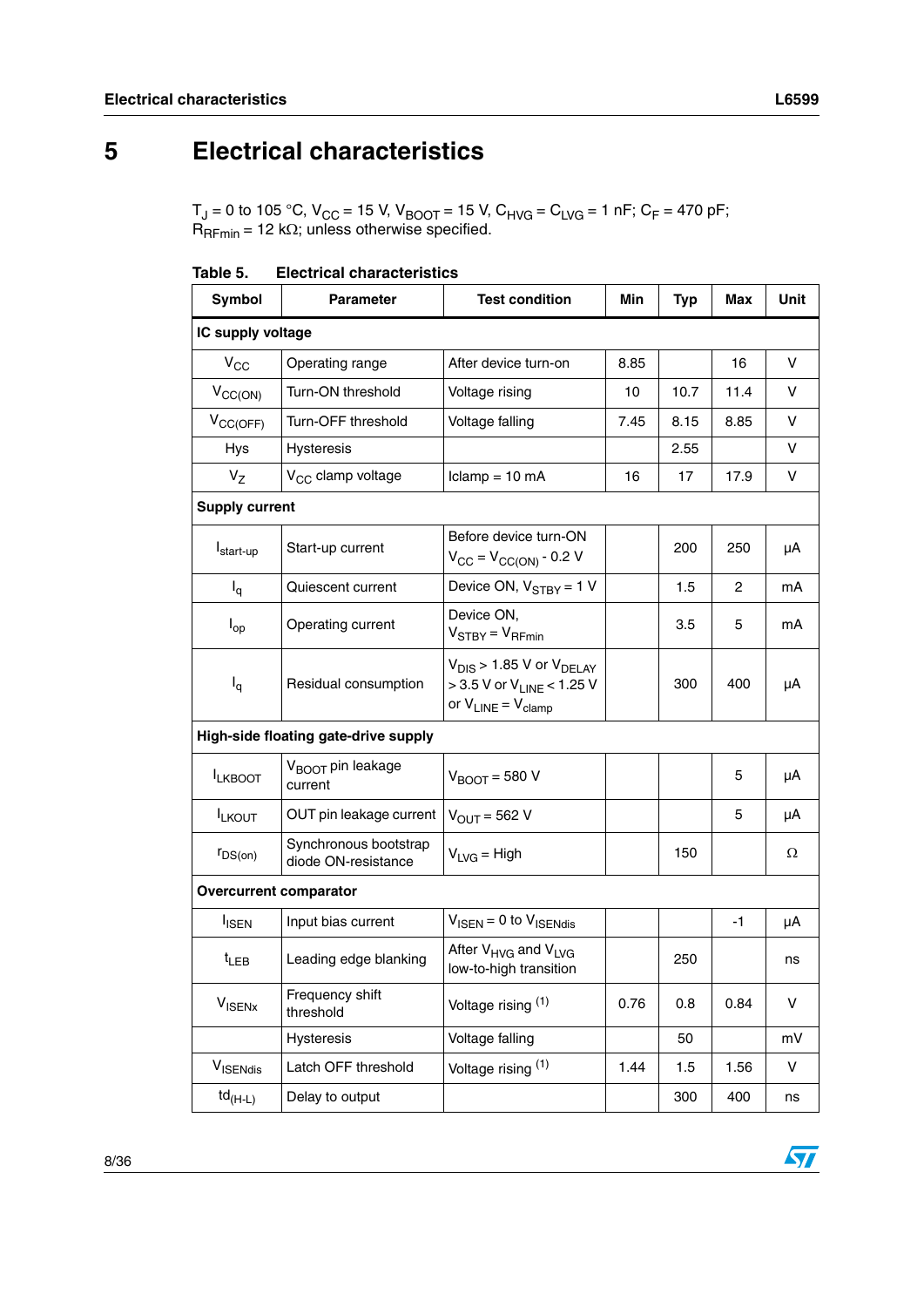| Symbol                      | <b>Parameter</b>              | <b>Test condition</b>                            | Min  | <b>Typ</b>   | Max  | Unit        |  |  |
|-----------------------------|-------------------------------|--------------------------------------------------|------|--------------|------|-------------|--|--|
| <b>Line sensing</b>         |                               |                                                  |      |              |      |             |  |  |
| $V_{th}$                    | Threshold voltage             | Voltage rising or falling<br>(1)                 | 1.2  | 1.25         | 1.3  | V           |  |  |
| <b>I</b> <sub>Hyst</sub>    | <b>Current hysteresis</b>     | $V_{\text{CC}}$ > 5 V, $V_{\text{LINE}}$ = 0.3 V | 12   | 15           | 18   | μA          |  |  |
| V <sub>clamp</sub>          | Clamp level                   | $I_{LINE} = 1mA$                                 | 6    |              | 8    | V           |  |  |
| <b>DIS function</b>         |                               |                                                  |      |              |      |             |  |  |
| I <sub>DIS</sub>            | Input bias current            | $V_{DIS} = 0$ to $V_{th}$                        |      |              | $-1$ | μA          |  |  |
| $V_{th}$                    | Disable threshold             | Voltage rising (1)                               | 1.77 | 1.85         | 1.93 | V           |  |  |
| <b>Oscillator</b>           |                               |                                                  |      |              |      |             |  |  |
| D                           | Output duty cycle             | Both HVG and LVG                                 | 48   | 50           | 52   | $\%$        |  |  |
|                             |                               |                                                  | 58.2 | 60           | 61.8 | kHz         |  |  |
| $\mathsf{f}_{\mathsf{osc}}$ | Oscillation frequency         | $R_{\text{RFmin}} = 2.7 \text{ k}\Omega$         | 240  | 250          | 260  |             |  |  |
|                             |                               | Maximum<br>recommended                           |      |              | 500  | kHz         |  |  |
| $T_D$                       | Dead-time                     | Between HVG and LVG                              | 0.2  | 0.3          | 0.4  | μs          |  |  |
| $V_{\text{CFp}}$            | Peak value                    |                                                  |      | 3.9          |      | V           |  |  |
| $V_{CFV}$                   | Valley value                  |                                                  |      | 0.9          |      | $\mathsf V$ |  |  |
| $V_{REF}$                   | Voltage reference at<br>pin 4 | (1)                                              | 1.92 | 2            | 2.08 | V           |  |  |
| $K_M$                       | Current mirroring ratio       |                                                  |      | $\mathbf{1}$ |      | A/A         |  |  |
| $RF_{MIN}$                  | Timing resistor range         |                                                  | 1    |              | 100  | kΩ          |  |  |
| <b>PFC_STOP function</b>    |                               |                                                  |      |              |      |             |  |  |
| I <sub>leak</sub>           | High level leakage<br>current | $V_{PFC\_STOP} = V_{CC}$<br>$V_{DIS} = 0 V$      |      |              | 1    | μA          |  |  |
| $V_L$                       | Low saturation level          | I <sub>PFC_STOP</sub> =1mA,<br>$V_{DIS} = 2 V$   |      |              | 0.2  | v           |  |  |
| <b>Soft-start function</b>  |                               |                                                  |      |              |      |             |  |  |
| $I_{\text{leak}}$           | Open-state current            | $V(Css) = 2 V$                                   |      |              | 0.5  | μA          |  |  |
| R                           | Discharge resistance          | $V_{\text{ISEN}}$ > $V_{\text{ISENx}}$           |      | 120          |      | Ω           |  |  |
| <b>Standby function</b>     |                               |                                                  |      |              |      |             |  |  |
| $I_{DIS}$                   | Input bias current            | $V_{DIS} = 0$ to $V_{th}$                        |      |              | $-1$ | μA          |  |  |
| $V_{th}$                    | Disable threshold             | Voltage falling (1)                              | 1.2  | 1.25         | 1.3  | V           |  |  |
| <b>Hys</b>                  | Hysteresis                    | Voltage rising                                   |      | 50           |      | mV          |  |  |

**Table 5. Electrical characteristics (continued)**

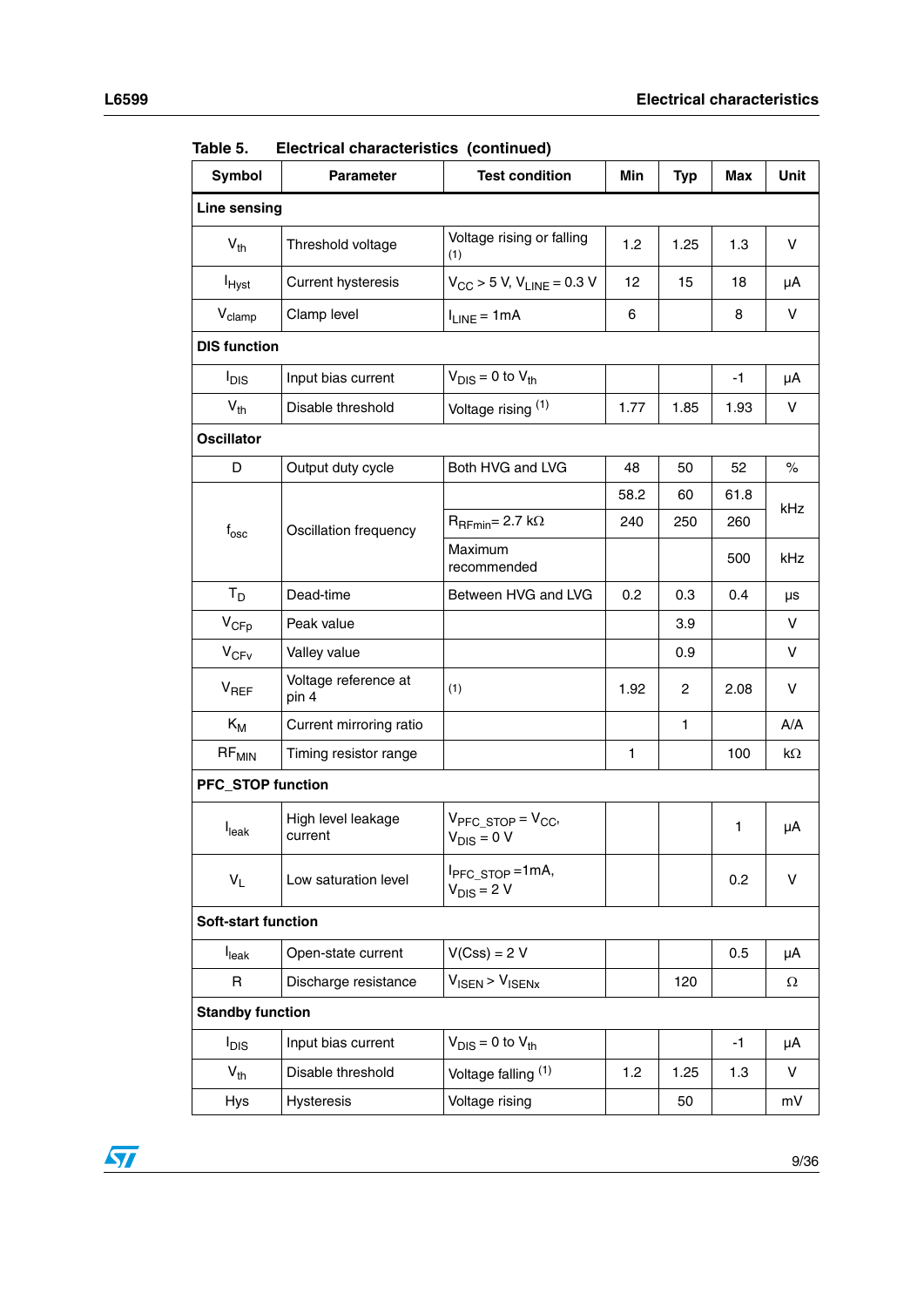| Symbol              | <b>Parameter</b>                                       | <b>Test condition</b>                               | Min    | <b>Typ</b>     | Max  | <b>Unit</b> |
|---------------------|--------------------------------------------------------|-----------------------------------------------------|--------|----------------|------|-------------|
|                     | <b>Delayed shutdown function</b>                       |                                                     |        |                |      |             |
| I <sub>leak</sub>   | Open-state current                                     | $V(DELAY) = 0$                                      |        |                | 0.5  | μA          |
| <b>ICHARGE</b>      | Charge current                                         | $V_{DELAY} = 1 V$ ,<br>$V_{\text{ISEN}} = 0.85 V$   | 100    | 150            | 200  | μA          |
| Vth <sub>1</sub>    | Threshold for forced<br>operation at max.<br>frequency | Voltage rising (1)                                  | 1.92   | $\overline{c}$ | 2.08 | V           |
| Vth <sub>2</sub>    | Shutdown threshold                                     | Voltage rising (1)                                  | 3.3    | 3.5            | 3.7  | V           |
| Vth <sub>3</sub>    | Restart threshold                                      | Voltage falling (1)                                 | 0.25   | 0.3            | 0.35 | v           |
|                     | Low - side gate driver (voltages referred to GND)      |                                                     |        |                |      |             |
| <b>VLVGL</b>        | Output low voltage                                     | $I_{sink}$ = 200 mA                                 |        |                | 1.5  | $\vee$      |
| <b>VLVGH</b>        | Output high voltage                                    | $I_{source} = 5 \text{ mA}$                         | 12.8   | 13.3           |      | $\vee$      |
| sourcepk            | Peak source current                                    |                                                     | $-0.3$ |                |      | A           |
| $I_{\text{sinkpk}}$ | Peak sink current                                      |                                                     | 0.8    |                |      | A           |
| $t_f$               | Fall time                                              |                                                     |        | 30             |      | ns          |
| $t_{r}$             | Rise time                                              |                                                     |        | 60             |      | ns          |
|                     | UVLO saturation                                        | $V_{CC} = 0$ to $V_{CC(ON)}$ ,<br>$I_{sink} = 2 mA$ |        |                | 1.1  | V           |
|                     | High-side gate driver (voltages referred to OUT)       |                                                     |        |                |      |             |
| V <sub>HVGL</sub>   | Output low voltage                                     | $I_{sink} = 200$ mA                                 |        |                | 1.5  | v           |
| $V_{HVGH}$          | Output high voltage                                    | $I_{source} = 5 mA$                                 | 12.8   | 13.3           |      | V           |
| sourcepk            | Peak source current                                    |                                                     | $-0.3$ |                |      | A           |
| I <sub>sinkpk</sub> | Peak sink current                                      |                                                     | 0.8    |                |      | A           |
| $t_{f}$             | Fall time                                              |                                                     |        | 30             |      | ns          |
| $t_r$               | Rise time                                              |                                                     |        | 60             |      | ns          |
|                     | HVG-OUT pull-down                                      |                                                     |        | 25             |      | kΩ          |

**Table 5. Electrical characteristics (continued)**

1. Values traking each other

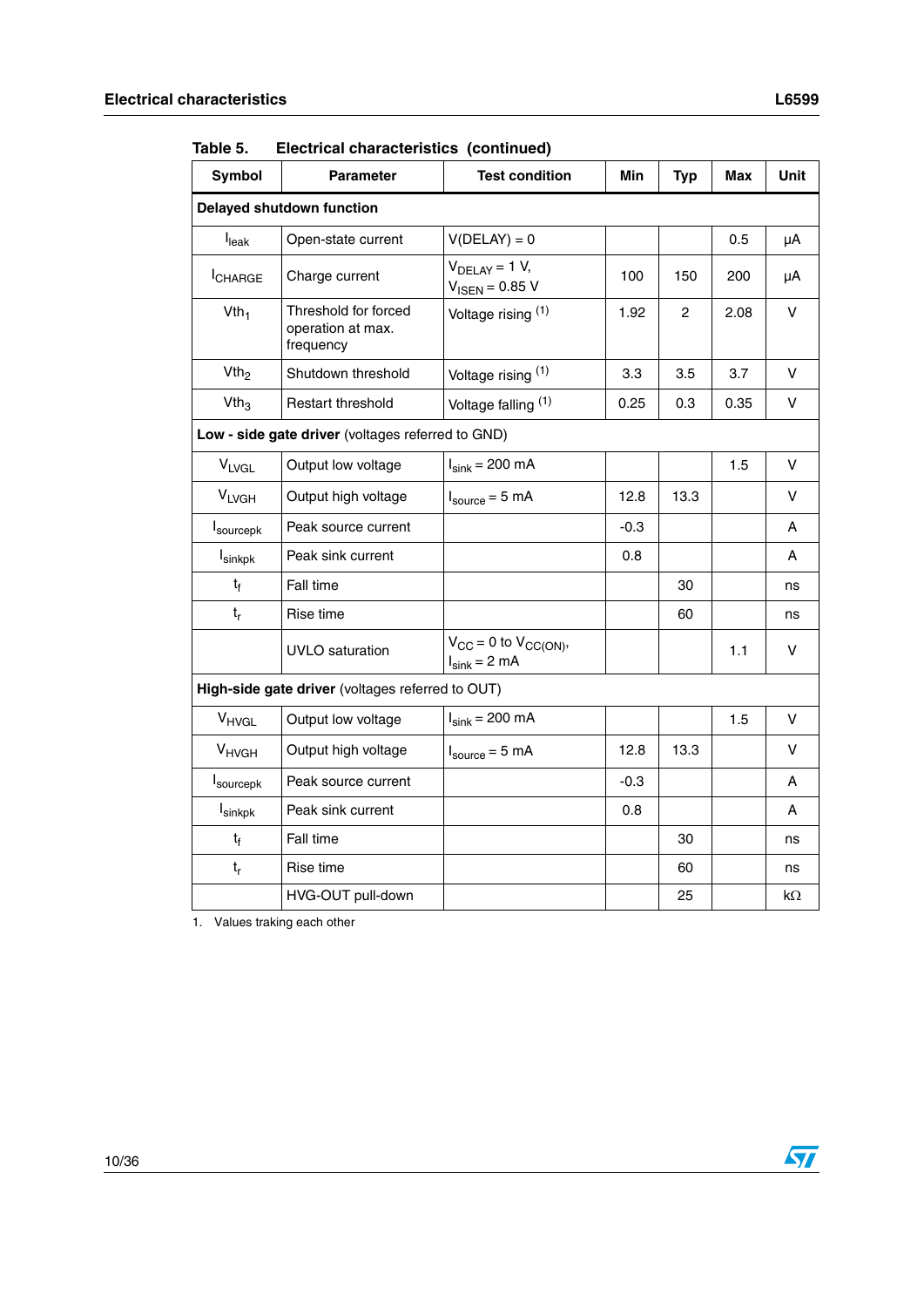# <span id="page-10-0"></span>**6 Typical electrical performance**

**Figure 4. Device consumption vs supply voltage** 





#### **Figure 7. UVLO thresholds vs junction temperature**

**Figure 5. IC consumption vs** 



 $\sqrt{2}$ 

11/36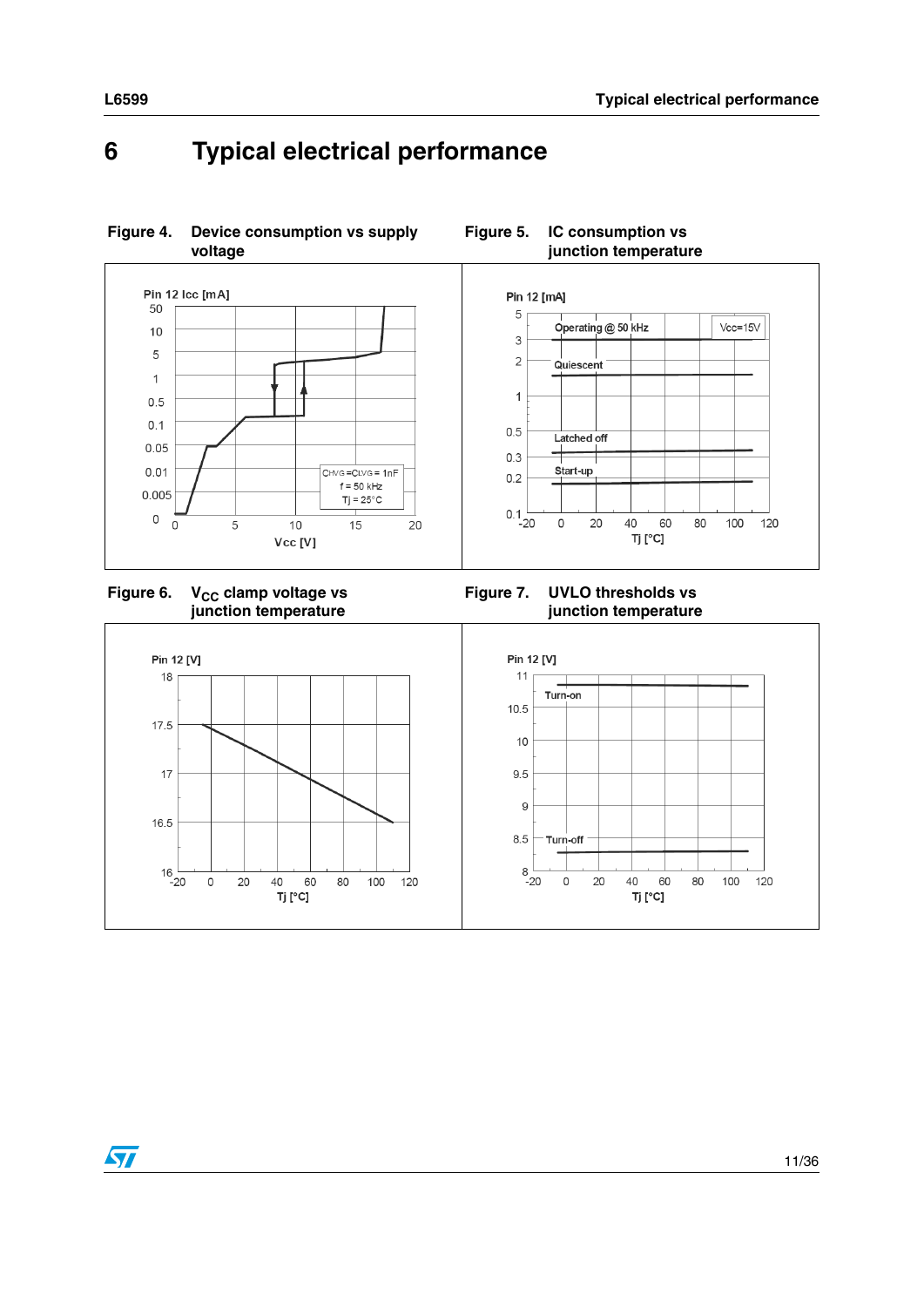**Figure 8. Oscillator frequency vs junction temperature**



**Figure 10. Oscillator frequency vs timing components**

**Figure 11. Oscillator ramp vs junction temperature**



**Figure 9. Dead-time vs junction temperature**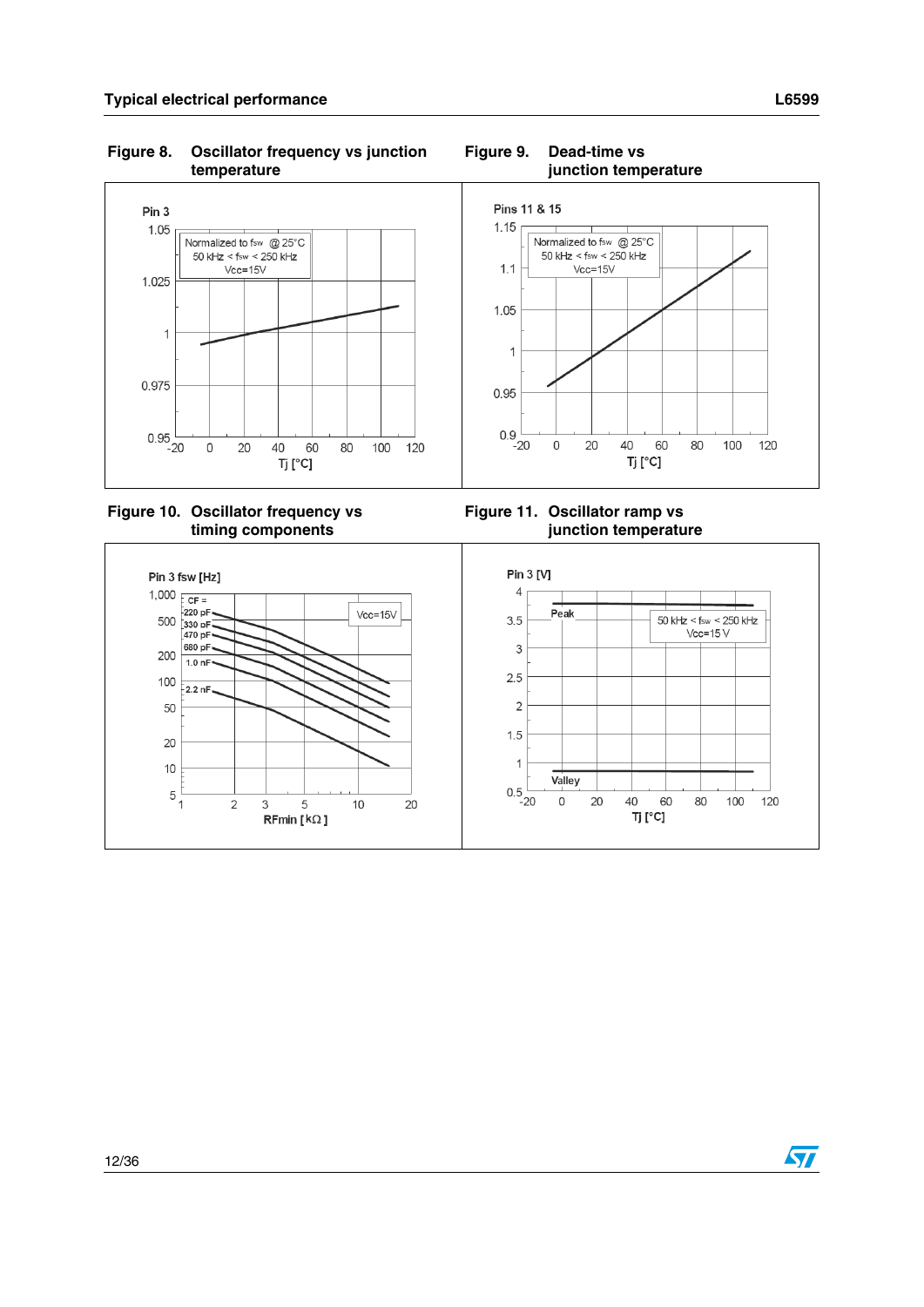#### Pin 4 [V] Pins 3 & 4  $2.08$ 1.015 Normalized to KM @ 25°C  $2.06$  $Vcc=15V$  $50 \text{ kHz} < \text{fsw} < 250 \text{ kHz}$ <br>Vcc=15V  $1.01$  $2.04$ 1.005  $2.02$  $\overline{1}$  $\overline{c}$ 0.995 1.98 0.99 1.96 0.985 1.94 0.98  $0.975$  $1.92\frac{1}{20}$  $\mathsf{O}\xspace$  $20$ 40 60 80 100 120  $\circ$ 20 40 60 80 100 120 Tj [°C] Tj [°C]

#### **Figure 12. Reference voltage vs junction temperature**



**Figure 14. OCP delay source current vs junction temperature**





 $\sqrt{}$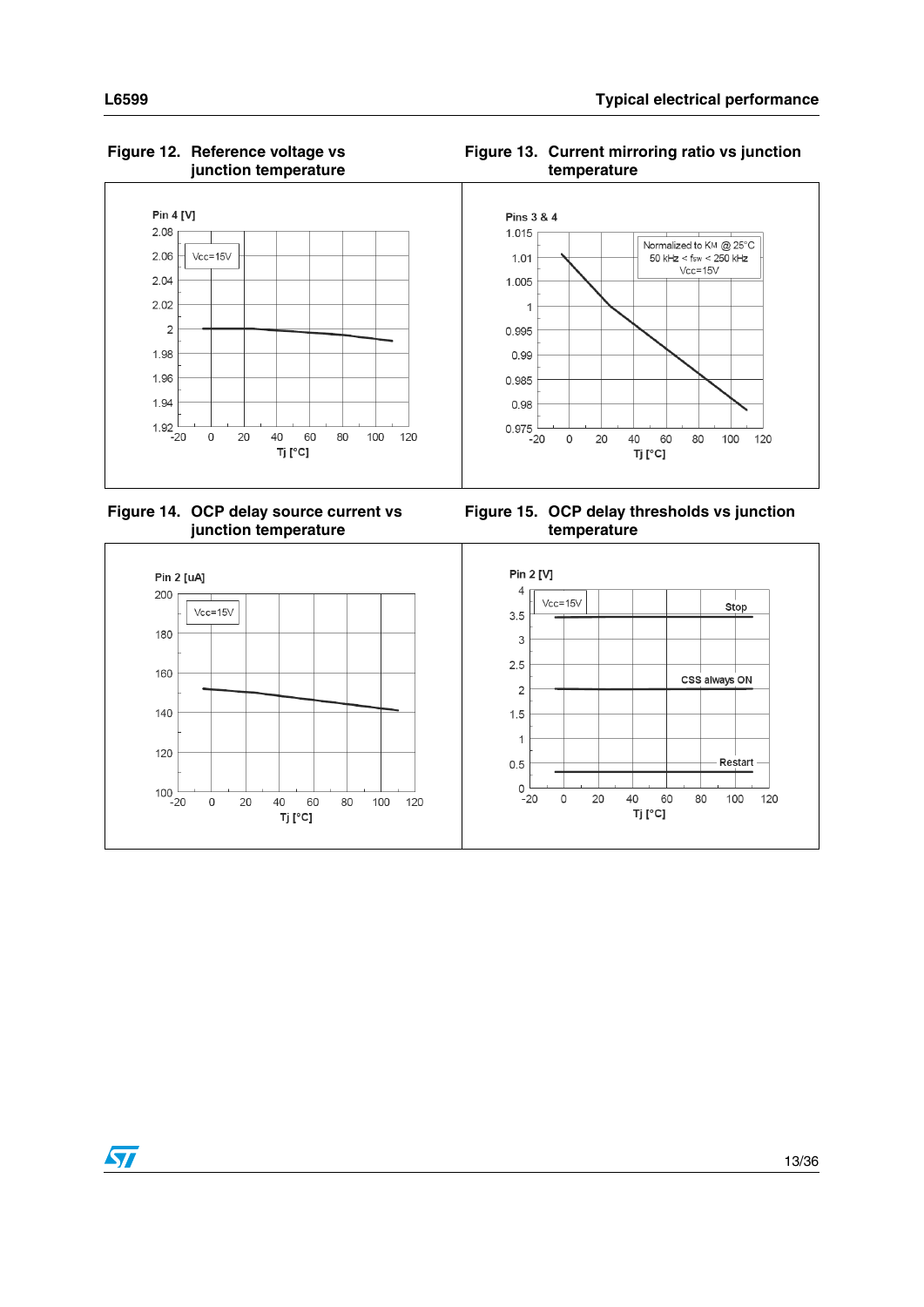#### **Figure 16. Standby thresholds vs junction temperature**



**Figure 18. Line thresholds vs junction temperature**



**Figure 20. Latched disable threshold vs junction temperature**







**Figure 19. Line source current vs junction temperature**



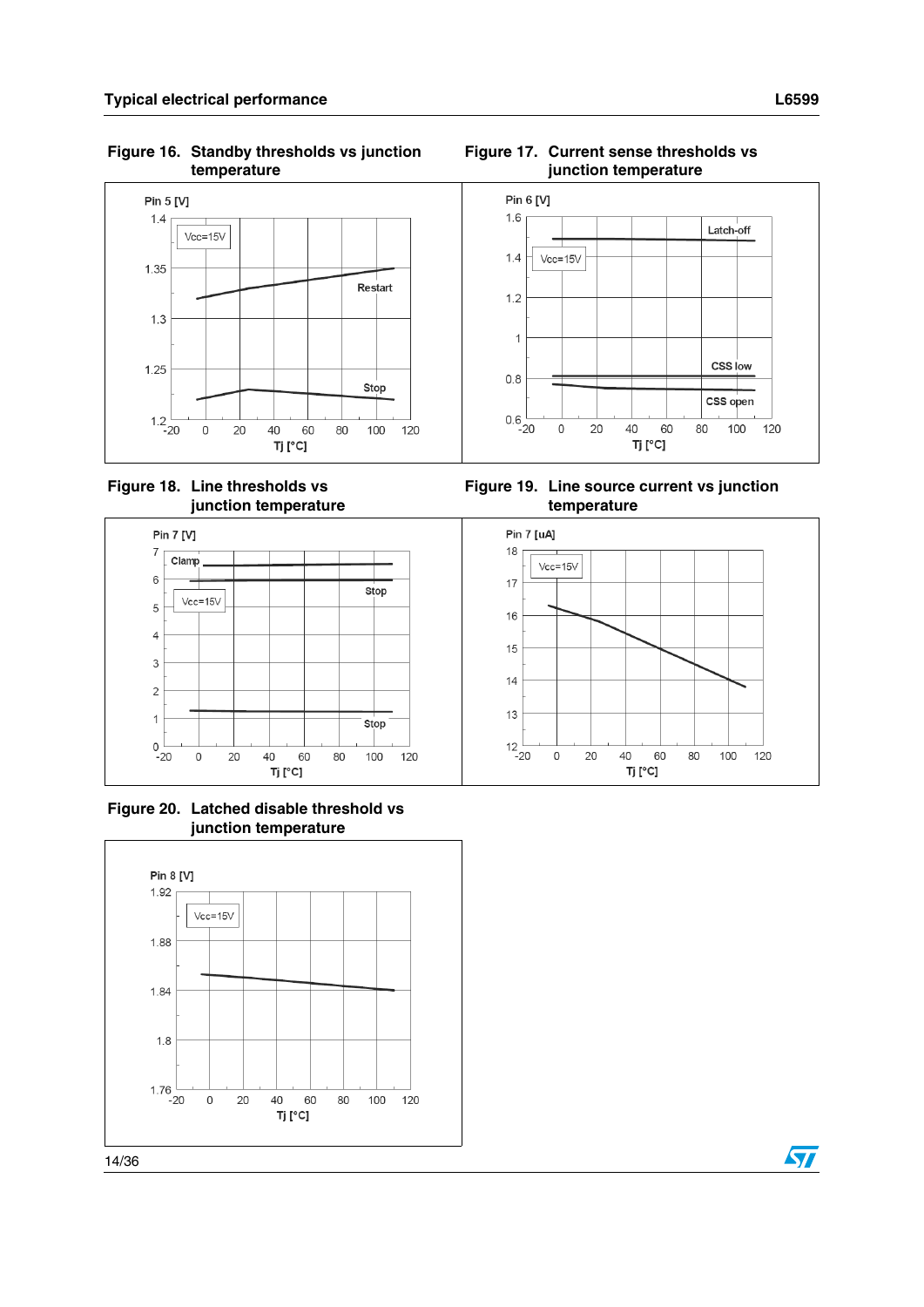# <span id="page-14-0"></span>**7 Application information**

The L6599 is an advanced double-ended controller specific for resonant half-bridge topology. In these converters the switches (MOSFETs) of the half-bridge leg are alternately switched on and OFF (180° out-of-phase) for exactly the same time. This is commonly referred to as operation at "50 % duty cycle", although the real duty cycle, that is the ratio of the ON-time of either switch to the switching period, is actually less than 50 %. The reason is that there is an internally fixed dead-time  $T_D$ , inserted between the turn-OFF of either MOSFET and the turn-ON of the other one, where both MOSFETs are OFF. This dead- time is essential in order for the converter to work correctly: it will ensure soft-switching and enable high-frequency operation with high efficiency and low EMI emissions.

To perform converter's output voltage regulation the device is able to operate in different modes (*[Figure 21](#page-14-1)*), depending on the load conditions:

- 1. Variable frequency at heavy and medium/light load. A relaxation oscillator (see "Oscillator" section for more details) generates a symmetrical triangular waveform, which MOSFETs' switching is locked to. The frequency of this waveform is related to a current that will be modulated by the feedback circuitry. As a result, the tank circuit driven by the half-bridge will be stimulated at a frequency dictated by the feedback loop to keep the output voltage regulated, thus exploiting its frequency-dependent transfer characteristics.
- 2. Burst-mode control with no or very light load. When the load falls below a value, the converter will enter a controlled intermittent operation, where a series of a few switching cycles at a nearly fixed frequency are spaced out by long idle periods where both MOSFETs are in OFF-state. A further load decrease will be translated into longer idle periods and then in a reduction of the average switching frequency. When the converter is completely unloaded, the average switching frequency can go down even to few hundred Hz, thus minimizing magnetizing current losses as well as all frequencyrelated losses and making it easier to comply with energy saving recommendations.



<span id="page-14-1"></span>

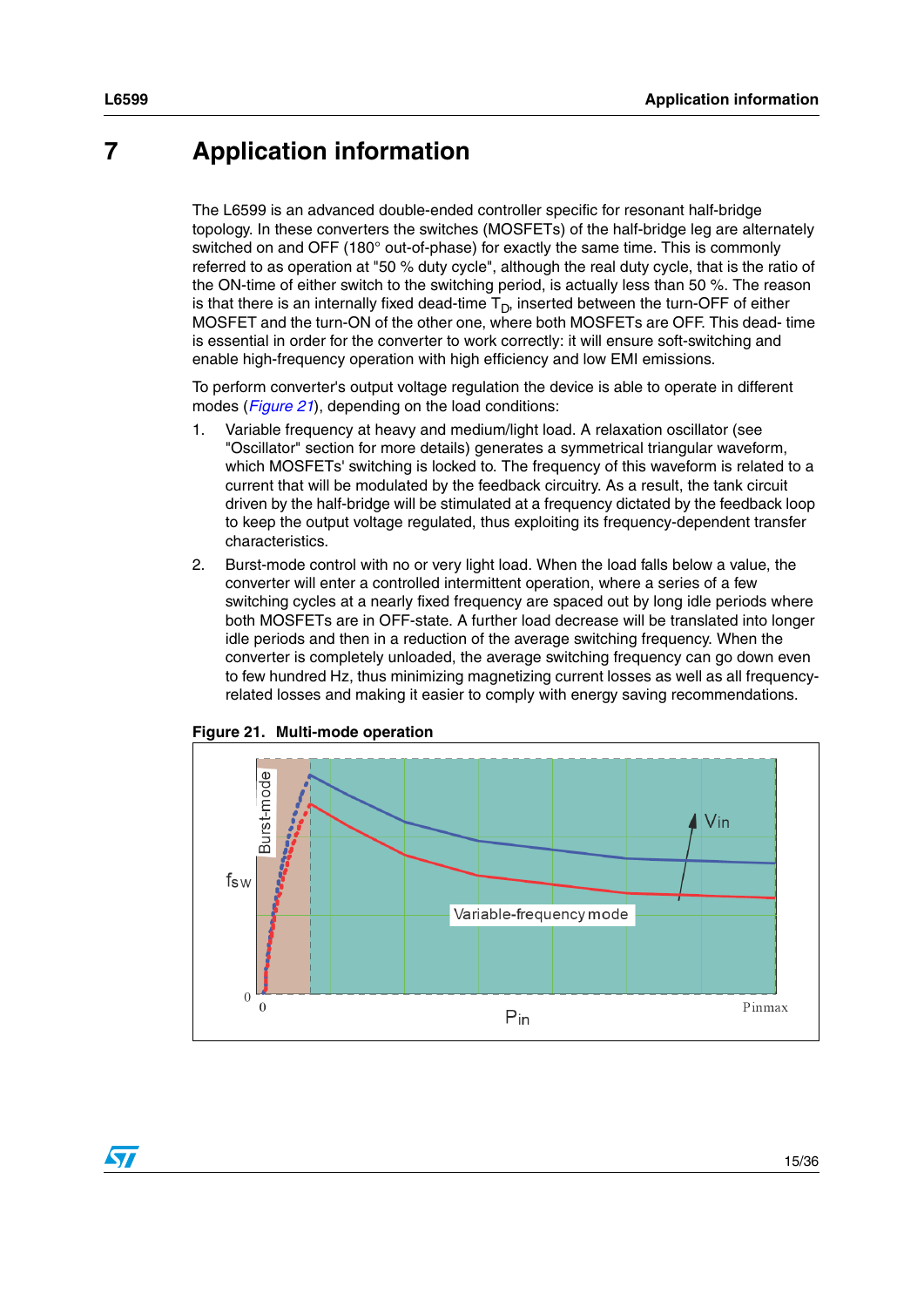### <span id="page-15-0"></span>**7.1 Oscillator**

The oscillator is programmed externally by means of a capacitor (CF), connected from pin 3 (CF) to ground, that will be alternately charged and discharged by the current defined with the network connected to pin 4 (RF $_{min}$ ). The pin provides an accurate 2 V reference with about 2 mA source capability and the higher the current sourced by the pin is, the higher the oscillator frequency will be. The block diagram of *[Figure 22](#page-15-1)* shows a simplified internal circuit that explains the operation.

The network that loads the RFmin pin generally comprises three branches:

- 1. A resistor  $RF_{min}$  connected between the pin and ground that determines the minimum operating frequency;
- 2. A resistor  $\text{RF}_{\text{max}}$  connected between the pin and the collector of the (emitter-grounded) phototransistor that transfers the feedback signal from the secondary side back to the primary side; while in operation, the phototransistor will modulate the current through this branch - hence modulating the oscillator frequency - to perform output voltage regulation; the value of  $RF_{max}$  determines the maximum frequency the half-bridge will be operated at when the phototransistor is fully saturated;
- 3. An R-C series circuit ( $C_{SS}$  + R<sub>SS</sub>) connected between the pin and ground that enables to set up a frequency shift at start-up (see *[Chapter 7.3: Soft-start](#page-20-0)*). Note that the contribution of this branch is zero during steady-state operation.



#### <span id="page-15-1"></span>**Figure 22. Oscillator's internal block diagram**

The following approximate relationships hold for the minimum and the maximum oscillator frequency respectively:

$$
f_{min} = \frac{1}{3 \cdot CF \cdot RF_{min}}
$$

$$
f_{max} = \frac{1}{3 \cdot CF \cdot (RF_{min} \| RF_{max})}
$$

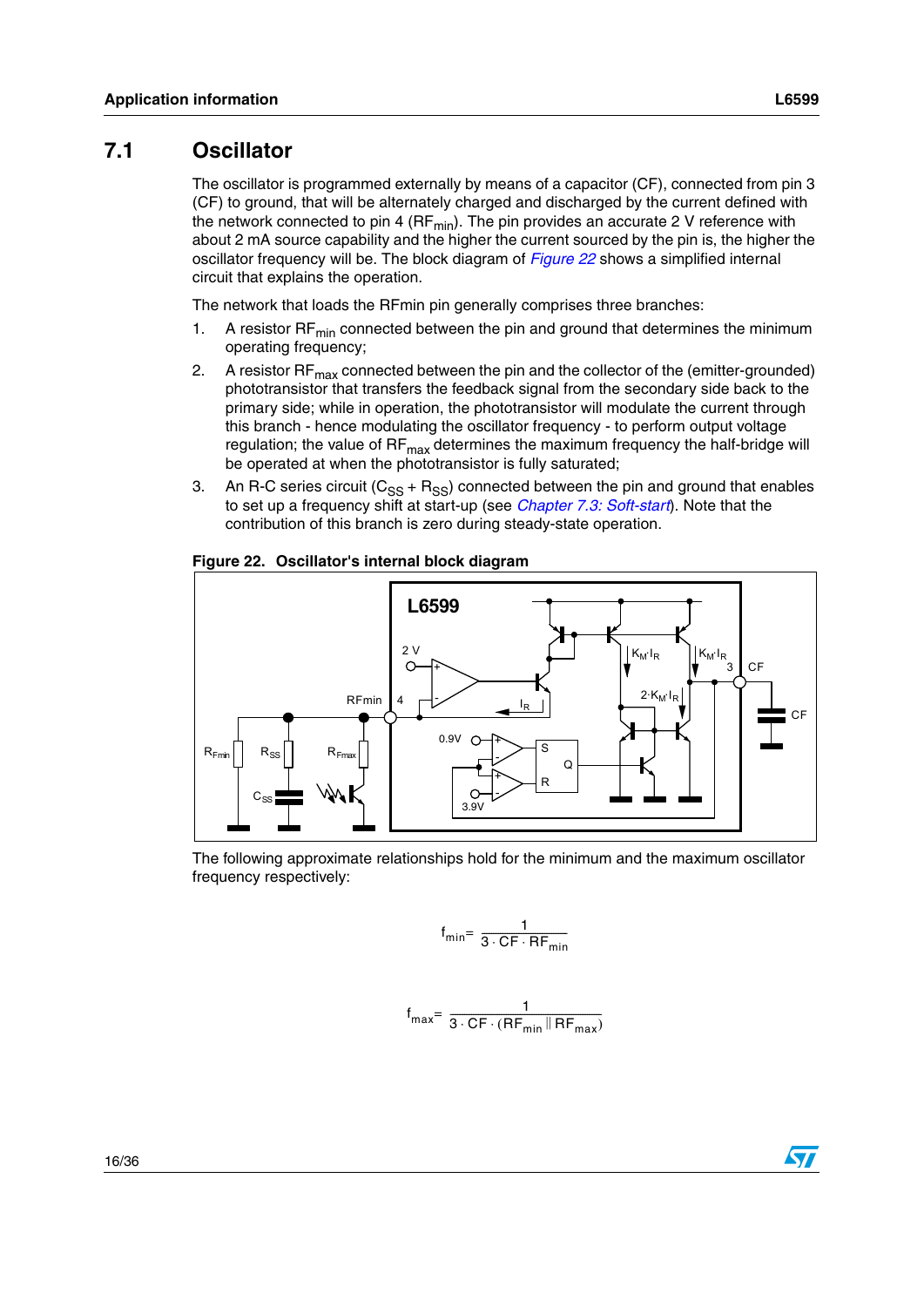After fixing CF in the hundred pF or in the nF (consistently with the maximum source capability of the RF $_{min}$  pin and trading this off against the total consumption of the device), the value of  $RF_{min}$  and  $RF_{max}$  will be selected so that the oscillator frequency is able to cover the entire range needed for regulation, from the minimum value  $f_{min}$  (at minimum input voltage and maximum load) to the maximum value  $f_{\text{max}}$  (at maximum input voltage and minimum load):

$$
RF_{\min} = \frac{1}{3 \cdot CF \cdot f_{\min}}
$$

$$
RF_{\text{max}} = \frac{RF_{\text{min}}}{\frac{f_{\text{max}}}{f_{\text{min}}} - 1}
$$

A different selection criterion will be given for RF<sub>max</sub> in case burst-mode operation at no-load will be used (see "Operation at no load or very light load" section).



<span id="page-16-0"></span>**Figure 23. Oscillator waveforms and their relationship with gate-driving signals**

In *[Figure 23](#page-16-0)* the timing relationship between the oscillator waveform and the gate-drive signals, as well as the swinging node of the half-bridge leg (HB) is shown. Note that the lowside gate-drive is turned on while the oscillator's triangle is ramping up and the high-side gate-drive is turned on while the triangle is ramping down. In this way, at start-up, or as the IC resumes switching during burst-mode operation, the low-side MOSFET will be switched on first to charge the bootstrap capacitor. As a result, the bootstrap capacitor will always be charged and ready to supply the high-side floating driver.

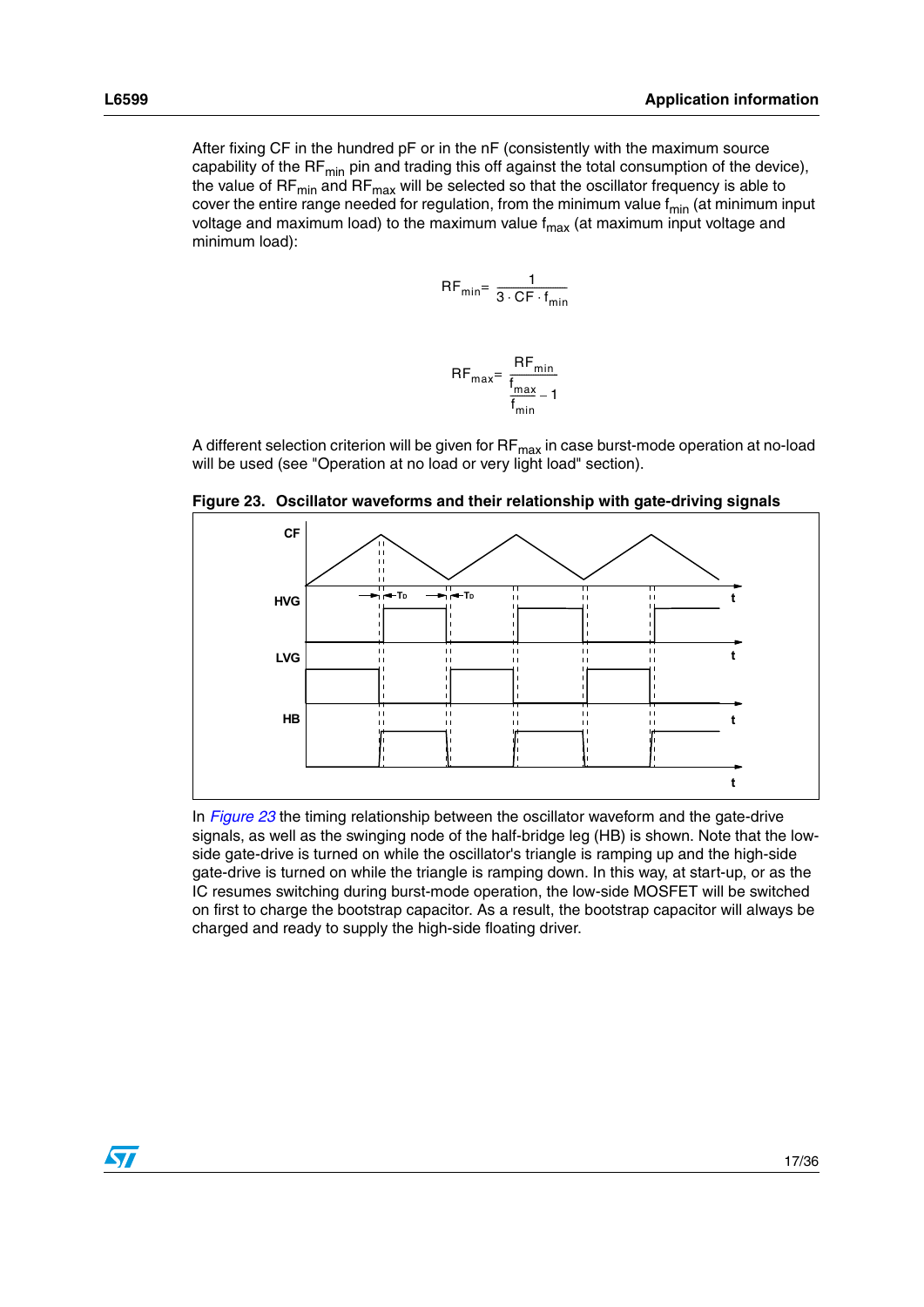### <span id="page-17-0"></span>**7.2 Operation at no load or very light load**

When the resonant half-bridge is lightly loaded or unloaded at all, its switching frequency will be at its maximum value. To keep the output voltage under control in these conditions and to avoid losing soft-switching, there must be some significant residual current flowing through the transformer's magnetizing inductance. This current, however, produces some associated losses that prevent converter's no-load consumption from achieving very low values.

To overcome this issue, the L6599 enables the designer to make the converter operate intermittently (burst-mode operation), with a series of a few switching cycles spaced out by long idle periods where both MOSFETs are in OFF-state, so that the average switching frequency can be substantially reduced. As a result, the average value of the residual magnetizing current and the associated losses will be considerably cut down, thus facilitating the converter to comply with energy saving recommendations.

The device can be operated in burst-mode by using pin 5 (STBY): if the voltage applied to this pin falls below 1.25 V the IC will enter an idle state where both gate-drive outputs are low, the oscillator is stopped, the soft-start capacitor  $C_{SS}$  keeps its charge and only the 2 V reference at RF<sub>min</sub> pin stays alive to minimize IC's consumption and  $V_{CC}$  capacitor's discharge. The IC will resume normal operation as the voltage on the pin exceeds 1.25 V by 50 mV.

To implement burst-mode operation the voltage applied to the STBY pin needs to be related to the feedback loop. *[Figure 24](#page-17-1)* shows the simplest implementation, suitable with a narrow input voltage range (e.g. when there is a PFC front-end).

<span id="page-17-1"></span>



### **Figure 25. Burst-mode implementation: wide input voltage range**



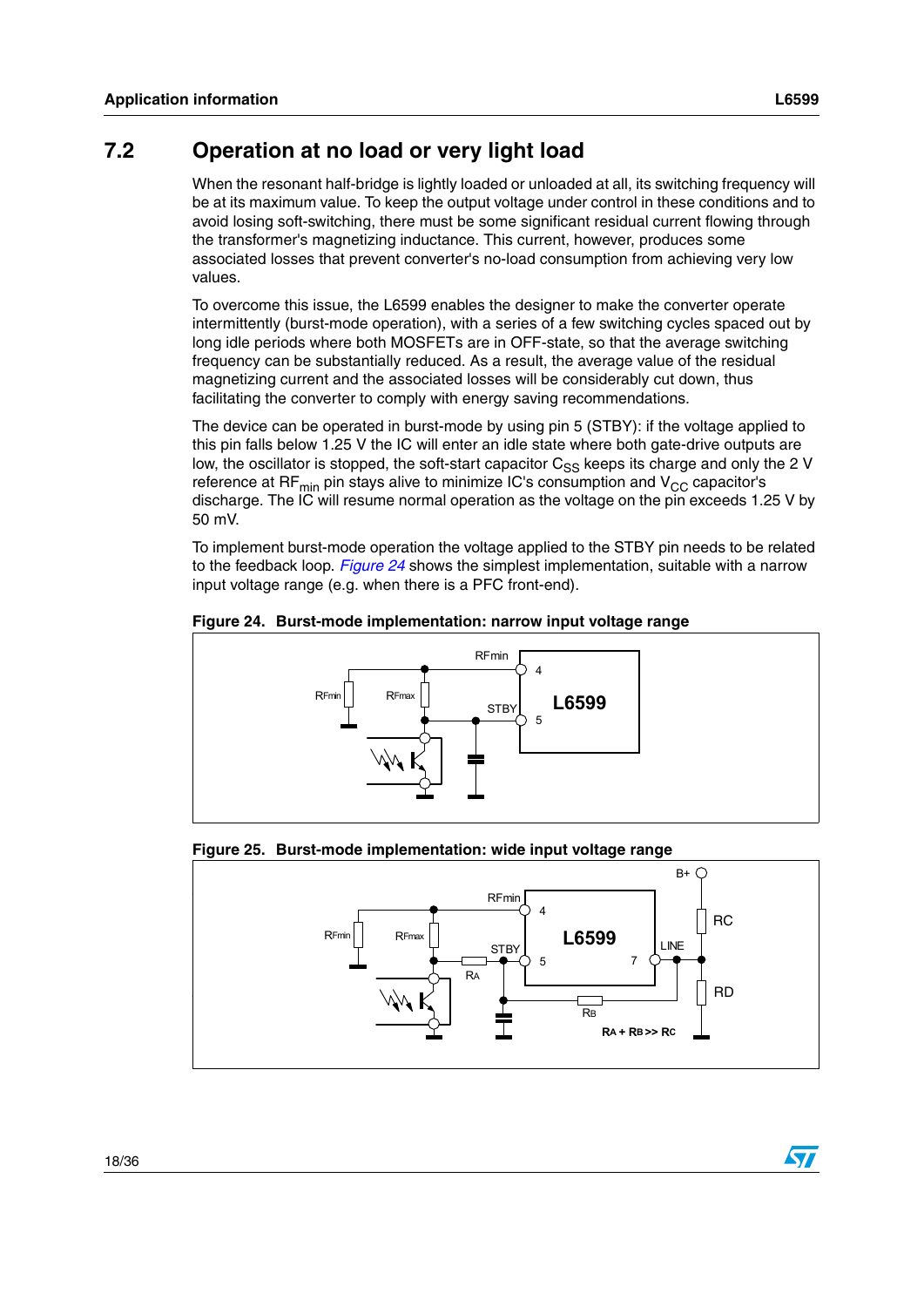Essentially, RF $_{max}$  will define the switching frequency  $f_{max}$  above which the L6599 will enter burst-mode operation. Once fixed  $f_{max}$ , RF $_{max}$  will be found from the relationship:

$$
RF_{max} = \frac{3}{8} \cdot \frac{RF_{min}}{f_{min}} - 1
$$

Note that, unlike the f<sub>max</sub> considered in the previous section ("*[Chapter 7.1: Oscillator](#page-15-0)*"), here  $f_{\text{max}}$  is associated to some load Pout<sub>B</sub> greater than the minimum one. Pout<sub>B</sub> will be such that the transformer's peak currents are low enough not to cause audible noise.

Resonant converter's switching frequency, however, depends also on the input voltage; hence, in case there is quite a large input voltage range with the circuit of *[Figure 24](#page-17-1)* the value of Pout<sub>B</sub> would change considerably. In this case it is recommended to use the arrangement shown in *Figure 25* where the information on the converter's input voltage is added to the voltage applied to the STBY pin. Due to the strongly non-linear relationship between switching frequency and input voltage, it is more practical to find empirically the right amount of correction  $R_A / (R_A + R_B)$  needed to minimize the change of Pout<sub>B</sub>. Just be careful in choosing the total value  $R_A + R_B$  much greater than  $R_C$  to minimize the effect on the LINE pin voltage (see *[Chapter 7.6: Line sensing function](#page-26-1)*).

Whichever circuit is in use, its operation can be described as follows. As the load falls below the value Pout<sub>B</sub> the frequency will try to exceed the maximum programmed value  $f_{\text{max}}$  and the voltage on the STBY pin  $(V_{STBY})$  will go below 1.25V. The IC will then stop with both gate-drive outputs low, so that both MOSFETs of the half-bridge leg are in OFF-state. The voltage  $V_{\text{STBY}}$  will now increase as a result of the feedback reaction to the energy delivery stop and, as it exceeds 1.3V, the IC will restart switching. After a while,  $V_{STBY}$  will go down again in response to the energy burst and stop the IC. In this way the converter will work in a burst-mode fashion with a nearly constant switching frequency. A further load decrease will then cause a frequency reduction, which can go down even to few hundred hertz. The timing diagram of *[Figure 26](#page-19-0)* illustrates this kind of operation, showing the most significant signals. A small capacitor (typically in the hundred pF) from the STBY pin to ground, placed as close to the IC as possible to reduce switching noise pick-up, will help get clean operation.

To help the designer meet energy saving requirements even in power-factor-corrected systems, where a PFC pre-regulator precedes the DC-DC converter, the device allows that the PFC pre-regulator can be turned off during burst-mode operation, hence eliminating the no-load consumption of this stage ( $0.5 \div 1$  W). There is no compliance issue in that because EMC regulations on low-frequency harmonic emissions refer to nominal load, no limit is envisaged when the converter operates with light or no load.

To do so, the device provides pin 9 (PFC\_STOP): it is an open collector output, normally open, that is asserted low when the IC is idle during burst-mode operation. This signal will be externally used for switching off the PFC controller and the pre-regulator as shown in *[Figure 27](#page-19-1)* When the L6599 is in UVLO the pin is kept open, to let the PFC controller start first.

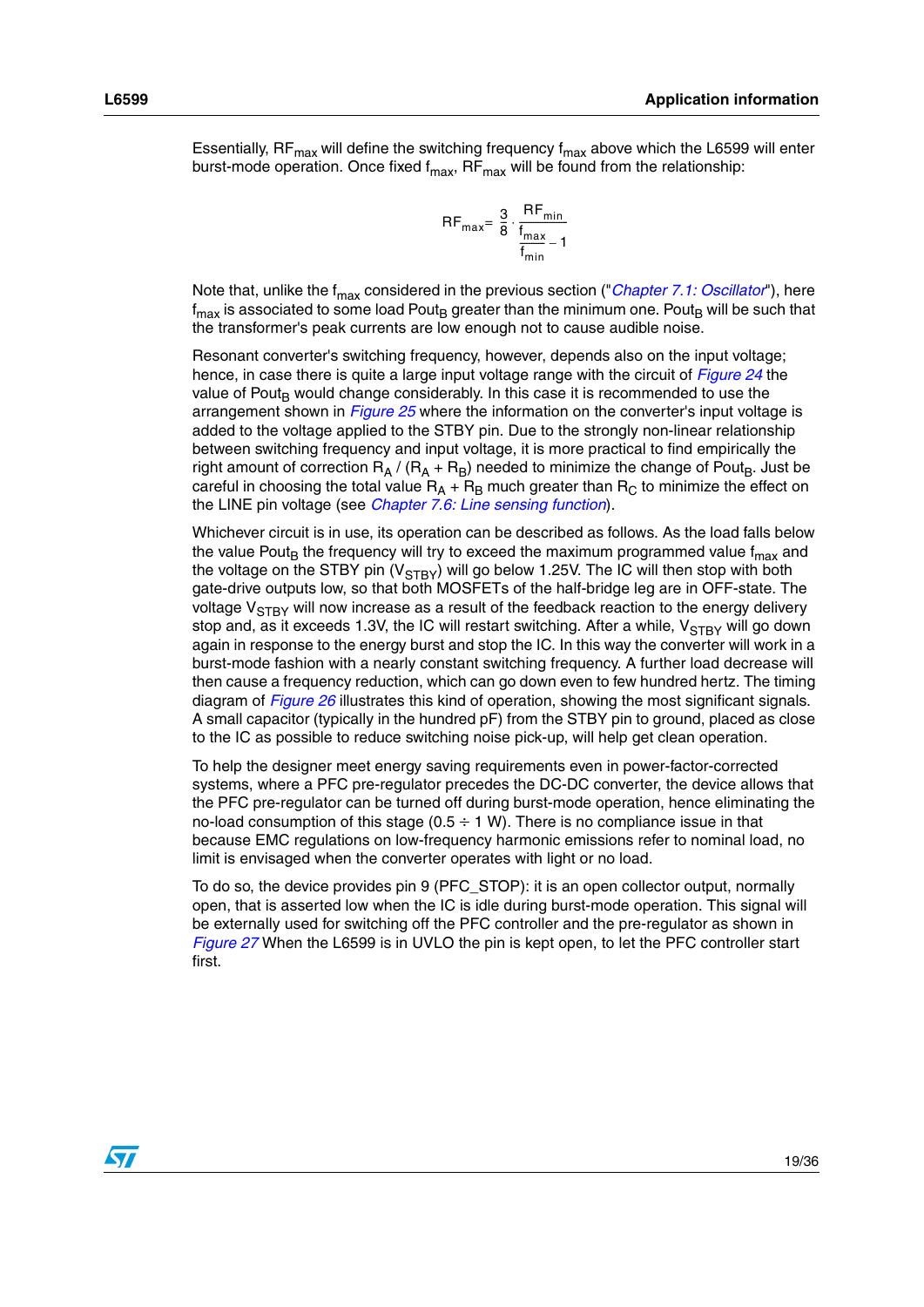

<span id="page-19-0"></span>**Figure 26. Load-dependent operating modes: timing diagram**

#### <span id="page-19-1"></span>**Figure 27. How the L6599 can switch OFF a PFC controller at light load**

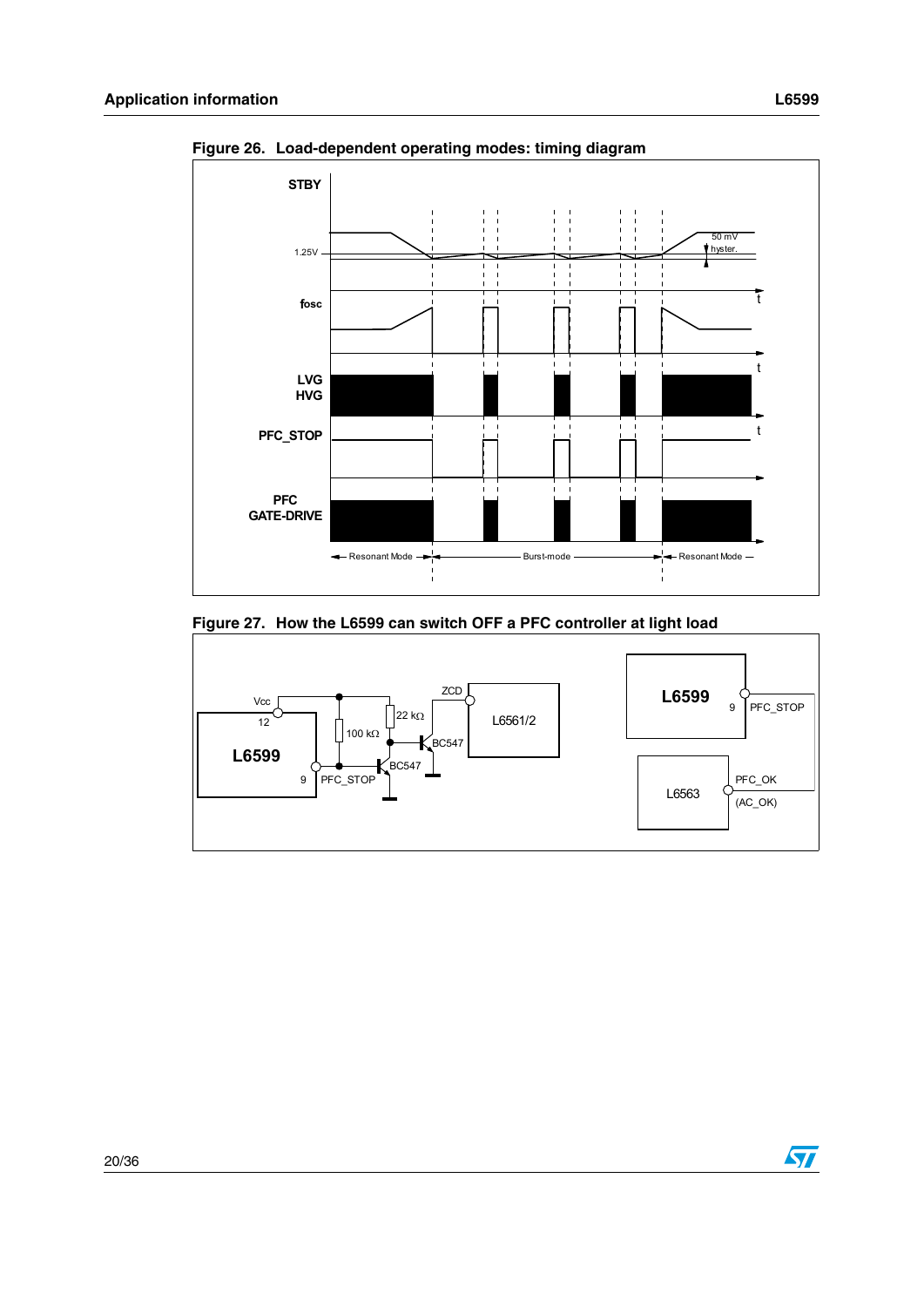### <span id="page-20-0"></span>**7.3 Soft-start**

Generally speaking, purpose of soft-start is to progressively increase converter's power capability when it is started up, so as to avoid excessive inrush current. In resonant converters the deliverable power depends inversely on frequency, then soft- start is done by sweeping the operating frequency from an initial high value until the control loop takes over. With the L6599 converter's soft start-up is simply realized with the addition of an R-C series circuit from pin 4 (RF<sub>min</sub>) to ground (see *[Figure 28](#page-20-1)*).

Initially, the capacitor  $C_{SS}$  is totally discharged, so that the series resistor  $R_{SS}$  is effectively in parallel to RF<sub>min</sub> and the resulting initial frequency is determined by  $R_{SS}$  and RF<sub>min</sub> only, since the optocoupler's phototransistor is cut off (as long as the output voltage is not too far away from the regulated value):

$$
f_{start} = \frac{1}{3 \cdot CF \cdot (R(F_{min} \parallel R_{SS}))}
$$

The C<sub>SS</sub> capacitor is progressively charged until its voltage reaches the reference voltage (2V) and, consequently, the current through  $R_{SS}$  goes to zero. This conventionally takes 5 time constants  $R_{SS} \cdot C_{SS}$  but, before that time, the output voltage will have got close to the regulated value and the feedback loop taken over, so that it will be the optocoupler's phototransistor to determine the operating frequency from that moment onwards.

During this frequency sweep phase the operating frequency will decay following the exponential charge of  $C_{SS}$ , that is, initially it will change relatively quickly but the rate of change will get slower and slower. This counteracts the non-linear frequency dependence of the tank circuit that makes converter's power capability change little as frequency is away from resonance and change very quickly as frequency approaches resonance frequency (see *[Figure 29](#page-21-0)*).

<span id="page-20-1"></span>**Figure 28. Soft-start circuit**



57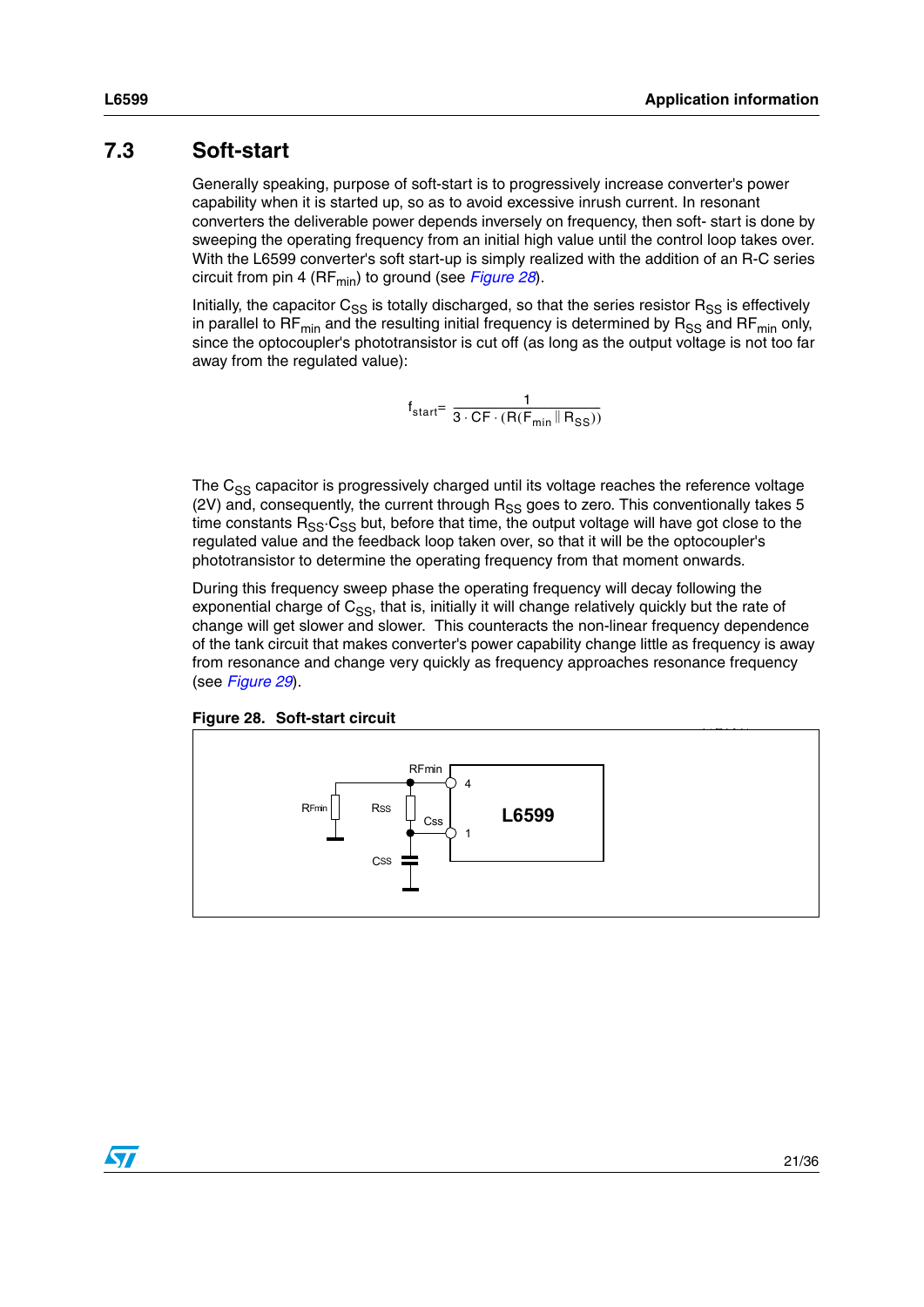

<span id="page-21-0"></span>**Figure 29. Power vs frequency curve in an resonant half-bridge**

As a result, the average input current will smoothly increase, without the peaking that occurs with linear frequency sweep, and the output voltage will reach the regulated value with almost no overshoot.

Typically,  $R_{SS}$  and  $C_{SS}$  will be selected based on the following relationships:

$$
R_{SS} = \frac{RF_{min}}{\frac{f_{start}}{f_{min}} - 1}
$$

$$
C_{ss} = \frac{3 \cdot 10^{-3}}{R_{SS}}
$$

where  $f_{start}$  is recommended to be at least 4 times  $f_{min}$ . The proposed criterion for  $C_{SS}$  is quite empirical and is a compromise between an effective soft-start action and an effective OCP (see next section). Please refer to the timing diagram of *[Figure 32](#page-25-0)* to see some significant signals during the soft-start phase.

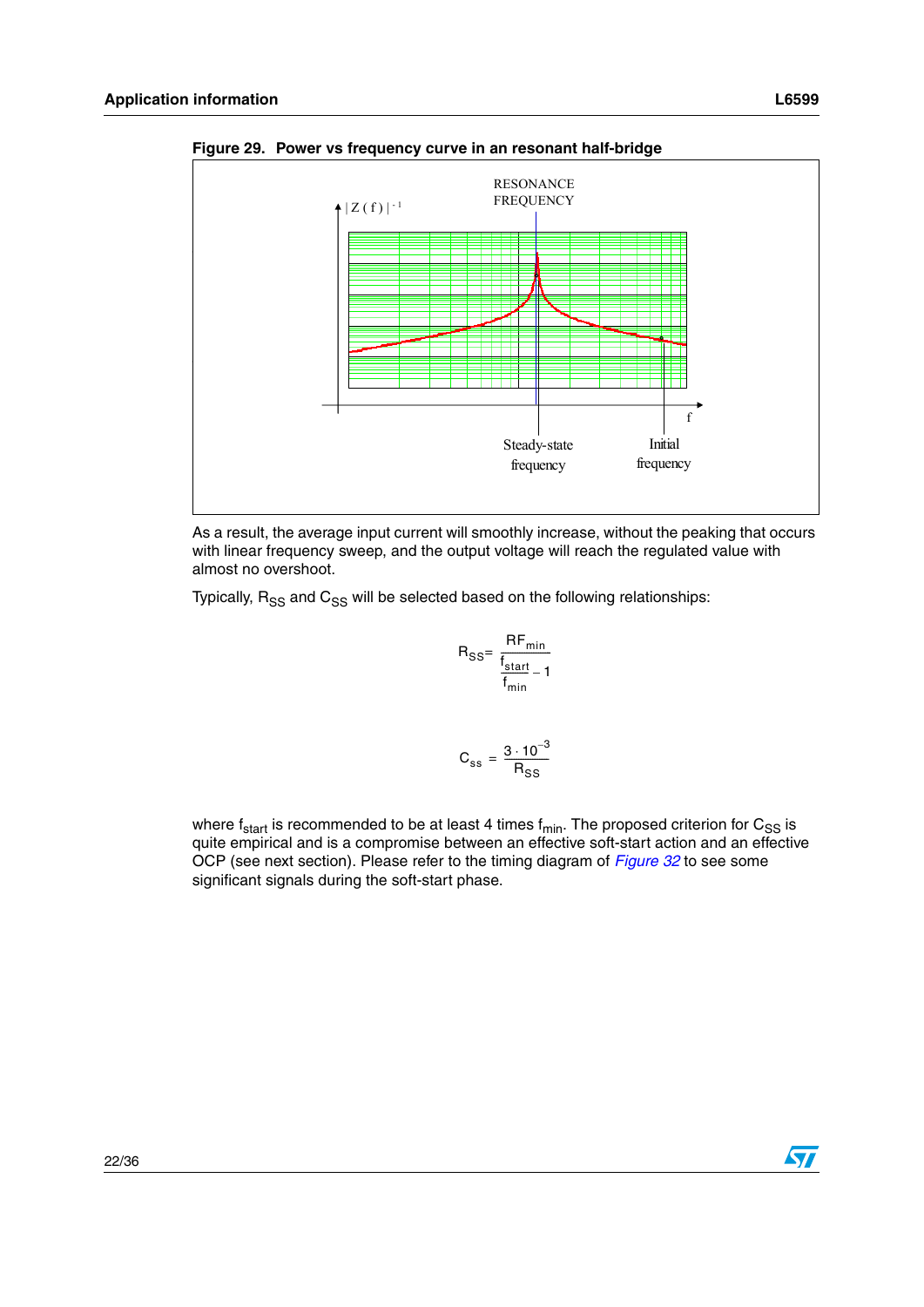### <span id="page-22-0"></span>**7.4 Current sense, OCP and OLP**

The resonant half-bridge is essentially voltage-mode controlled; hence a current sense input will only serve as an overcurrent protection (OCP).

Unlike PWM-controlled converters, where energy flow is controlled by the duty cycle of the primary switch (or switches), in a resonant half-bridge the duty cycle is fixed and energy flow is controlled by its switching frequency. This impacts on the way current limitation can be realized. While in PWM-controlled converters energy flow can be limited simply by terminating switch conduction beforehand when the sensed current exceeds a preset threshold (this is commonly now as cycle-by-cycle limitation), in a resonant half-bridge the switching frequency, that is, its oscillator's frequency must be increased and this cannot be done as quickly as turning off a switch: it takes at least the next oscillator cycle to see the frequency change. This implies that to have an effective increase, able to change the energy flow significantly, the rate of change of the frequency must be slower than the frequency itself. This, in turn, implies that cycle-by-cycle limitation is not feasible and that, therefore, the information on the primary current fed to the current sensing input must be somehow averaged. Of course, the averaging time must not be too long to prevent the primary current from reaching too high values.

In *Figure 30* and *Figure 31* a couple of current sensing methods are illustrated that will be described in the following. The circuit of *Figure 30* is simpler but the dissipation on the sense resistor Rs might not be negligible, hurting efficiency; the circuit of *Figure 31* is more complex but virtually lossless and recommended when the efficiency target is very high.



#### **Figure 30. Current sensing technique with sense resistor**

 $\sqrt{}$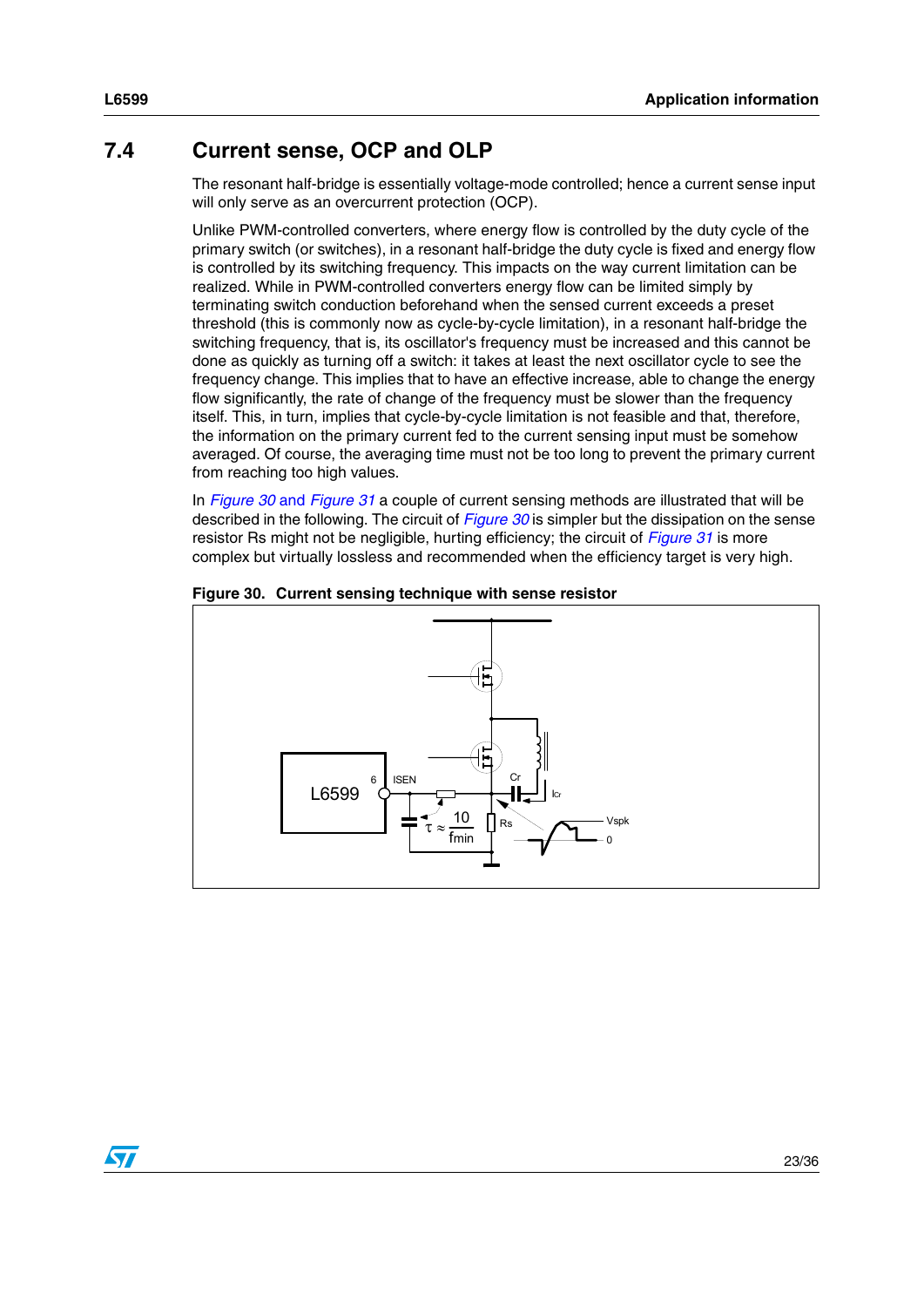

**Figure 31. Lossless current sensing technique, with capacitive shunt**

The device is equipped with a current sensing input (pin 6, ISEN) and a sophisticated overcurrent management system. The ISEN pin is internally connected to the input of a first comparator, referenced to 0.8 V, and to that of a second comparator referenced to 1.5 V. If the voltage externally applied to the pin by either circuit in *Figure 30* or *Figure 31* exceeds 0.8 V the first comparator is tripped and this causes an internal switch to be turned on and discharge the soft-start capacitor C<sub>SS</sub> (see *[Chapter 7.3: Soft-start](#page-20-0)*). This will quickly increase the oscillator frequency and thereby limit energy transfer. The discharge will go on until the voltage on the ISEN pin has dropped by 50 mV; this, with an averaging time in the range of 10/f<sub>min</sub>, ensures an effective frequency rise. Under output short circuit, this operation results in a nearly constant peak primary current.

It is normal that the voltage on the ISEN pin may overshoot above 0.8 V; however, if the voltage on the ISEN pin reaches 1.5 V, the second comparator will be triggered, the L6599 will shutdown and latch off with both the gate-drive outputs and the PFC STOP pin low. hence turning off the entire unit. The supply voltage of the IC must be pulled below the UVLO threshold and then again above the start-up level in order to restart. Such an event may occur if the soft-start capacitor  $C_{SS}$  is too large, so that its discharge is not fast enough or in case of transformer's magnetizing inductance saturation or a shorted secondary rectifier.

In the circuit shown in *Figure 30* where a sense resistor  $R<sub>S</sub>$  in series to the source of the low-side MOSFET is used, note the particular connection of the resonant capacitor. In this way the voltage across  $R_S$  is related to the current flowing through the high-side MOSFET and is positive most of the switching period, except for the time needed for the resonant current to reverse after the low-side MOSFET has been switched OFF. Assuming that the time constant of the RC filter is at least ten times the minimum switching frequency  $f_{min}$ , the approximate value of  $R<sub>S</sub>$  can be found using the empirical equation:

$$
R_{\rm S} = \frac{V s_{\rm pkx}}{I_{\rm Crpkx}} \approx \frac{5 \cdot 0.8}{I_{\rm Crpkx}} \approx \frac{4}{I_{\rm Crpkx}}
$$

where  $I_{Crokx}$  is the maximum desired peak current flowing through the resonant capacitor and the primary winding of the transformer, which is related to the maximum load and the minimum input voltage.

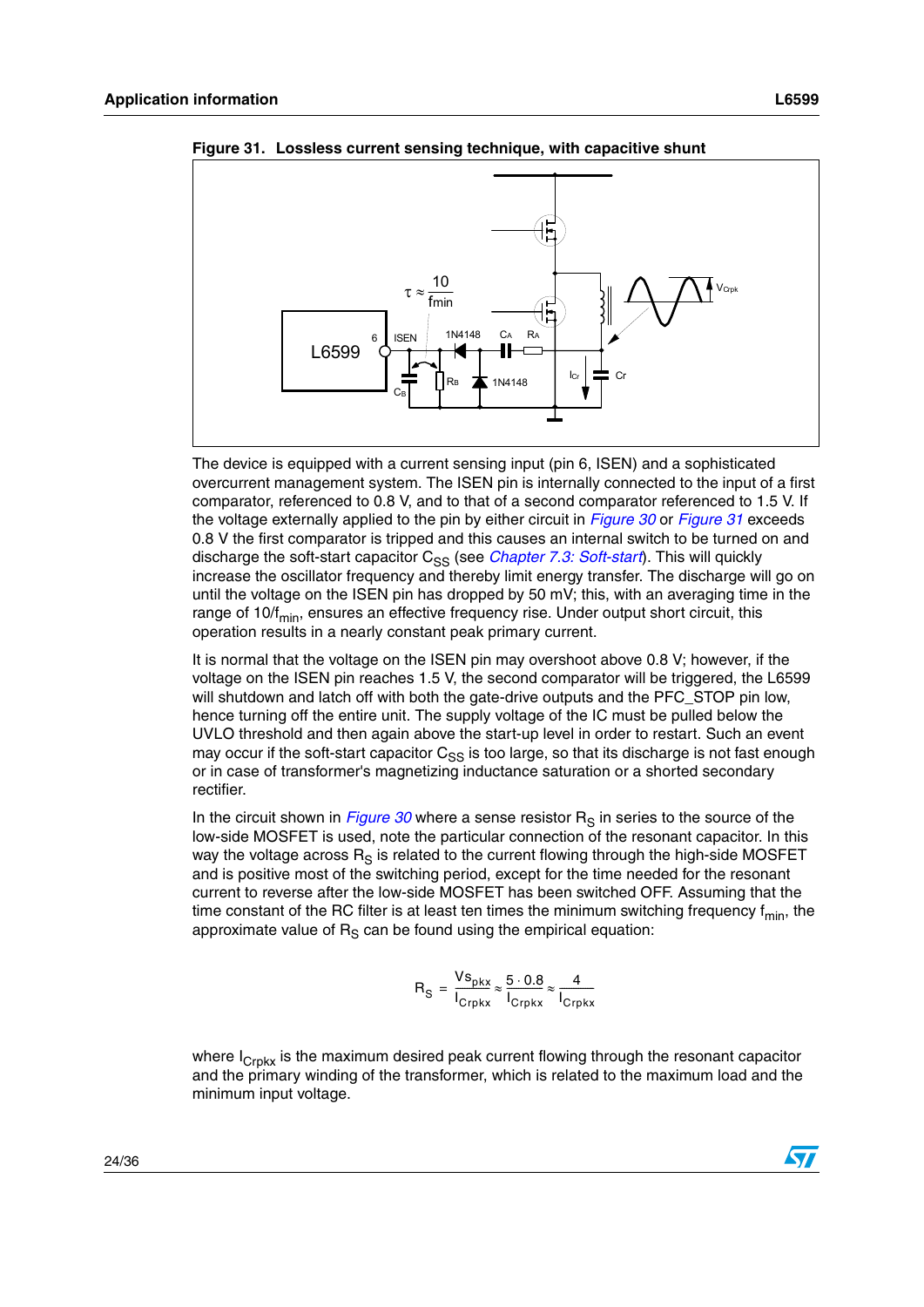The circuit shown in *Figure 31* can be operated in two different ways. If the resistor  $R_A$  in series to  $C_A$  is small (not above some hundred  $\Omega$ , just to limit current spiking) the circuit operates like a capacitive current divider;  $C_A$  will be typically selected equal to  $C_R/100$  or less and will be a low-loss type, the sense resistor  $R_B$  will be selected as:

$$
R_B = \frac{0.8\pi}{I_{Crpkx}} \left( 1 + \frac{C_r}{C_A} \right)
$$

and C<sub>B</sub> will be such that  $R_B \cdot C_B$  is in the range of 10 /f<sub>min</sub>.

If the resistor  $R_A$  in series to  $C_A$  is not small (in this case it will be typically selected in the ten kΩ ), the circuit operates like a divider of the ripple voltage across the resonant capacitor Cr, which, in turn, is related to its current through the reactance of Cr. Again,  $C_A$  will be typically selected equal to  $C_R/100$  or less, this time not necessarily a low-loss type, while  $R_B$ (provided it is  $<<$   $R_A$ ) according to:

$$
R_B = \frac{0.8\pi}{I_{Crpkx}} \cdot \frac{\sqrt{R_A^2 + X_{C_A}^2}}{X_{C_r}}
$$

where the reactance of  $C_A$  ( $X_{CA}$ ) and  $C_R$  ( $X_{Cr}$ ) should be calculated at the frequency where  $I_{Crpk} = I_{Crpkx}$ . Again, C<sub>B</sub> will be such that  $R_B \cdot C_B$  is in the range of 10 /f<sub>min</sub>.

Whichever circuit one is going to use, the calculated values of  $R_S$  or  $R_B$  should be considered just a first cut value that needs to be adjusted after experimental verification.

OCP is effective in limiting primary-to-secondary energy flow in case of an overload or an output short circuit, but the output current through the secondary winding and rectifiers under these conditions might be so high to endanger converter's safety if continuously flowing. To prevent any damage during these conditions it is customary to force converter's intermittent operation, in order to bring the average output current to values such that the thermal stress for the transformer and the rectifiers can be easily handled.

With the L6599 the designer can program externally the maximum time  $T_{SH}$  that the converter is allowed to run overloaded or under short circuit conditions. Overloads or short circuits lasting less than  $T<sub>SH</sub>$  will not cause any other action, hence providing the system with immunity to short duration phenomena. If, instead,  $T<sub>SH</sub>$  is exceeded an overload protection (OLP) procedure is activated that shuts down the device and, in case of continuous overload/short circuit, results in continuous intermittent operation with a userdefined duty cycle.

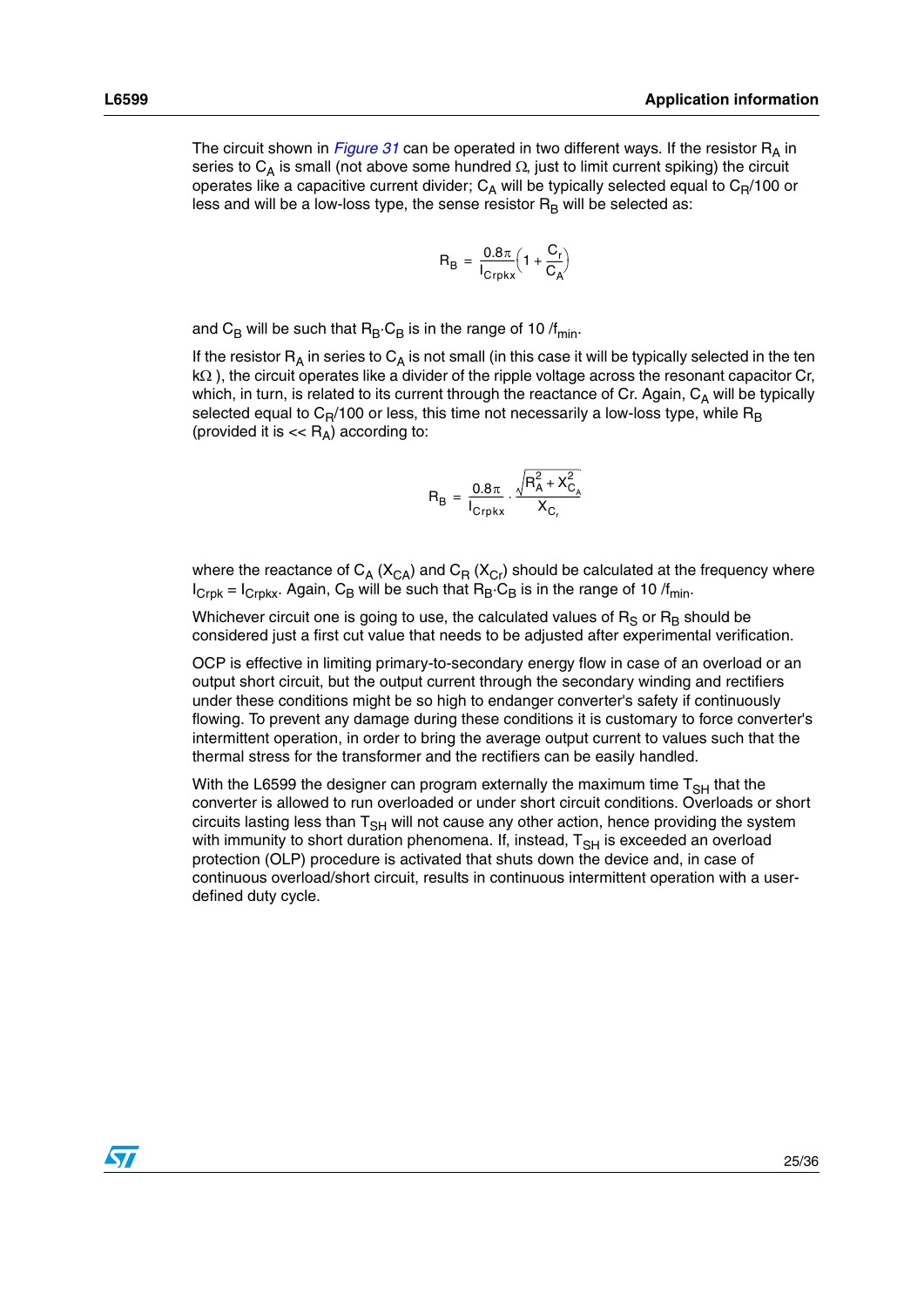

<span id="page-25-0"></span>**Figure 32. Soft-start and delayed shutdown upon overcurrent timing diagram**

This function is realized with pin 2 (DELAY), by means of a capacitor  $C_{Delay}$  and a parallel resistor  $R_{Delay}$  connected to ground. As the voltage on the ISEN pin exceeds 0.8 V the first OCP comparator, in addition to discharging  $C_{SS}$ , turns on an internal current generator that sources 150  $\mu$ A from the DELAY pin and charges  $C_{\text{Delay}}$ . During an overload/short-circuit the OCP comparator and the internal current source will be repeatedly activated and  $C_{\text{Delay}}$ will be charged with an average current that depends essentially on the time constant of the current sense filtering circuit, on  $C_{SS}$  and the characteristics of the resonant circuit; the discharge due to  $R_{Delay}$  can be neglected, considering that the associated time constant is typically much longer.

This operation will go on until the voltage on  $C_{Delay}$  reaches 2 V, which defines the time  $T_{SH}$ . There is not a simple relationship that links  $T_{SH}$  to  $C_{Delay}$  thus it is more practical to determine C<sub>Delay</sub> experimentally. As a rough indication, with C<sub>Delay</sub> = 1 µF T<sub>SH</sub> will be in the order of 100 ms.

Once  $C_{\text{Delay}}$  is charged at 2 V the internal switch that discharges  $C_{SS}$  is forced low continuously regardless of the OCP comparator's output, and the 150 µA current source is continuously on, until the voltage on  $C_{Delay}$  reaches 3.5 V. This phase lasts:

$$
T_{MP} = 10 \cdot C_{Delay}
$$

with  $T_{MP}$  is expressed in ms and  $C_{Delay}$  in  $\mu$ F. During this time the L6599 runs at a frequency close to f<sub>start</sub> (see *[Chapter 7.3: Soft-start](#page-20-0)*) to minimize the energy inside the resonant circuit. As the voltage on  $C_{Delay}$  is 3.5 V, the device stops switching and the PFC\_STOP pin is pulled low. Also the internal generator is turned off, so that  $C_{Delay}$  will now be slowly discharged by  $R_{Delay}$ . The IC will restart when the voltage on  $C_{Delay}$  will be less than 0.3V, which will take:

$$
T_{STOP} = R_{Delay} \cdot C_{Delay} \ln \frac{3.5}{0.3} \approx 2.5 R_{Delay} \cdot C_{Delay}
$$

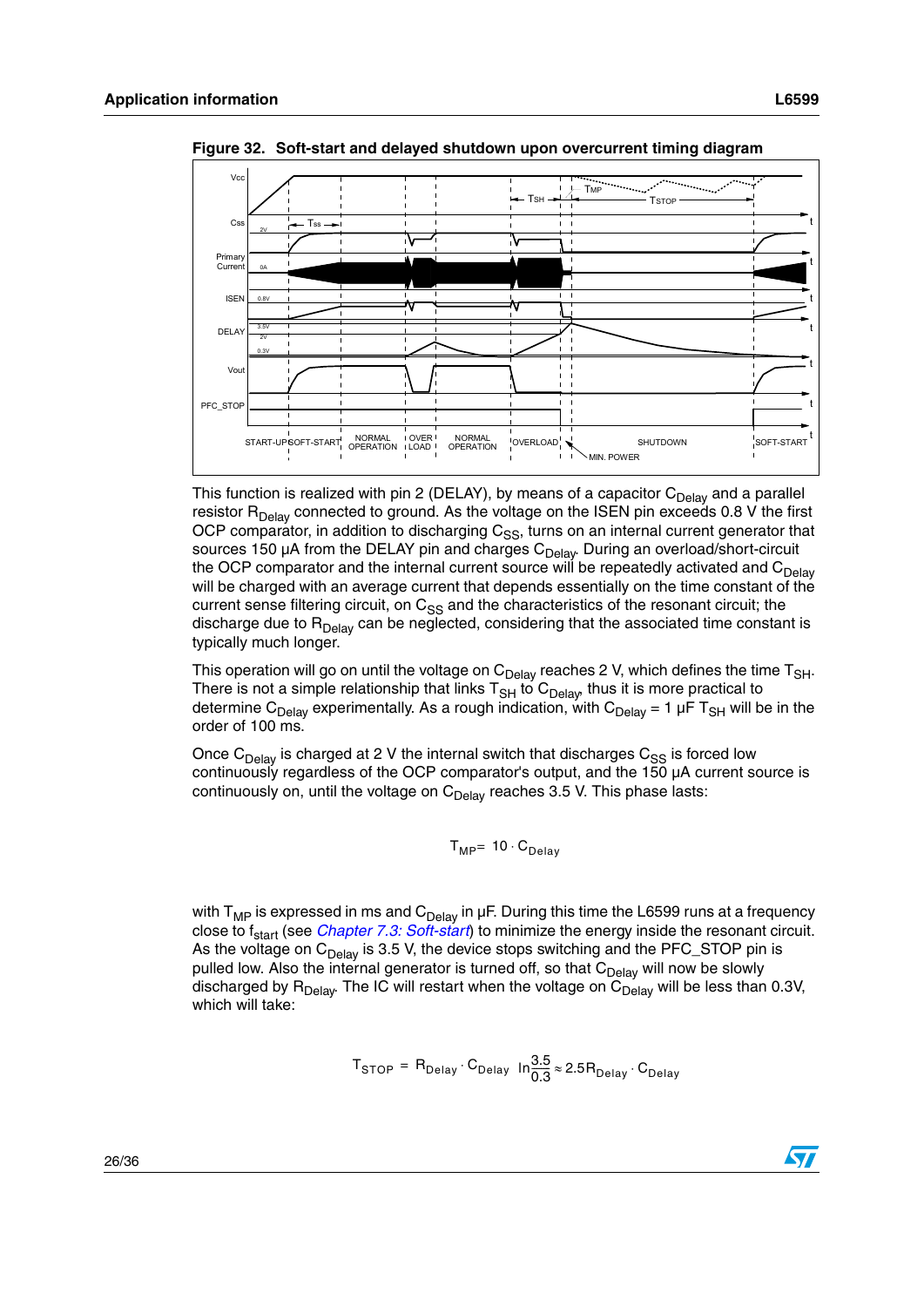The timing diagram of *[Figure 32](#page-25-0)* shows this operation.

Note that if during  $T<sub>STOP</sub>$  the supply voltage of the L6599 (Vcc) falls below the UVLO threshold the IC keeps memory of the event and will not restart immediately after  $V_{CC}$ exceeds the start-up threshold if V(DELAY) is still higher than 0.3 V. Also the PFC\_STOP pin will stay low as long as V(DELAY) is greater than 0.3 V. Note also that in case there is an overload lasting less than  $T_{\rm SH}$ , the value of  $T_{\rm SH}$  for the next overload will be lower if they are close to one another.

### <span id="page-26-0"></span>**7.5 Latched shutdown**

The device is equipped with a comparator having the non-inverting input externally available at pin 8 (DIS) and with the inverting input internally referenced to 1.85 'V. As the voltage on the pin exceeds the internal threshold, the IC is immediately shut down and its consumption reduced at a low value. The information is latched and it is necessary to let the voltage on the Vcc pin go below the UVLO threshold to reset the latch and restart the IC.

This function is useful to implement a latched overtemperature protection very easily by biasing the pin with a divider from an external reference voltage, where the upper resistor is an NTC physically located close to a heating element like the MOSFET, or the secondary diode or the transformer.

An OVP can be implemented as well, e.g. by sensing the output voltage and transferring an overvoltage condition via an optocoupler.

### <span id="page-26-1"></span>**7.6 Line sensing function**

This function basically stops the IC as the input voltage to the converter falls below the specified range and lets it restart as the voltage goes back within the range. The sensed voltage can be either the rectified and filtered mains voltage, in which case the function will act as a brownout protection, or, in systems with a PFC pre-regulator front-end, the output voltage of the PFC stage, in which case the function will serve as power-on and power-off sequencing.

L6599 shutdown upon input undervoltage is accomplished by means of an internal comparator, as shown in the block diagram of *[Figure 33](#page-27-0)*, whose non-inverting input is available at pin 7 (LINE). The comparator is internally referenced to 1.25 V and disables the IC if the voltage applied on the LINE pin is below the internal reference. Under these conditions the soft-start is discharged, the PFC\_STOP pin is open and the consumption of the IC is reduced. PWM operation is re-enabled as the voltage on the pin is above the reference. The comparator is provided with current hysteresis instead of a more usual voltage hysteresis: an internal 1 µA current sink is ON as long as the voltage on the LINE pin is below the reference and is OFF if the voltage is above the reference.

This approach provides an additional degree of freedom: it is possible to set the ON threshold and the OFF threshold separately by properly choosing the resistors of the external divider (see below). With voltage hysteresis, instead, fixing one threshold automatically fixes the other one depending on the built-in hysteresis of the comparator.

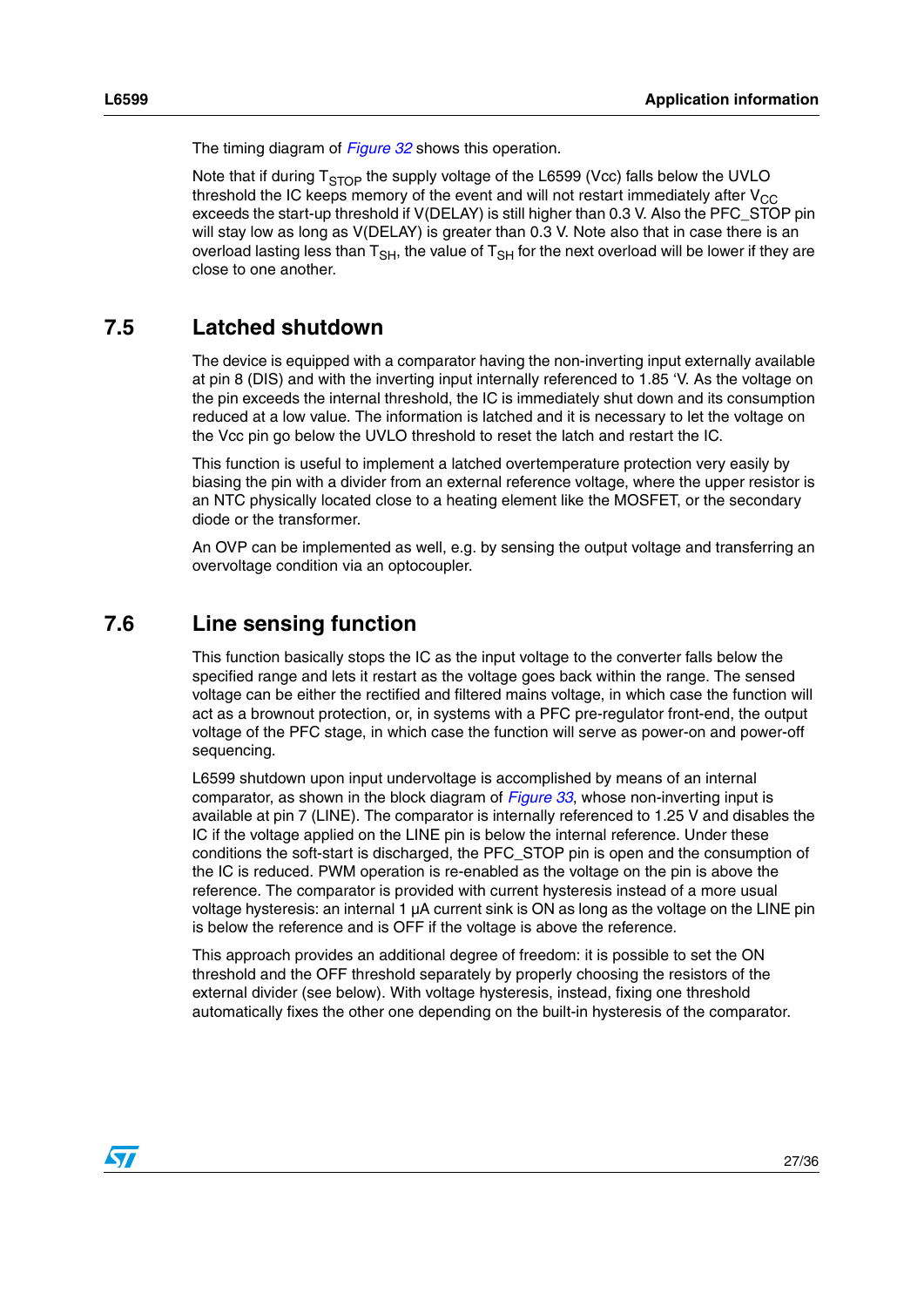

<span id="page-27-0"></span>**Figure 33. Line sensing function: internal block diagram and timing diagram**



$$
\frac{\text{Vin}_{\text{ON}} - 1.25}{\text{R}_{\text{H}}} = 15 \cdot 10^{-6} + \frac{1.25}{\text{R}_{\text{H}}}
$$

$$
\frac{\text{Vin}_{OFF} - 1.25}{R_{H}} = \frac{1.25}{R_{H}}
$$

which, solved for  $R_H$  and  $R_L$ , yield:

$$
R_{H} = \frac{Vin_{ON} - Vin_{OFF}}{15 \cdot 10^{-6}}
$$

$$
R_{L} = R_{H} \cdot \frac{1.25}{\text{Vin}_{OFF} - 1.25}
$$

While the line undervoltage is active there is no PWM activity, thus the  $V_{CC}$  voltage (if not supplied by another source) continuously oscillates between the start-up and the UVLO thresholds, as shown in the timing diagram of *[Figure 33.](#page-27-0)*

As an additional measure of safety (e.g. in case the low-side resistor is open or missing, or in non-power factor corrected systems in case of abnormally high input voltage) if the

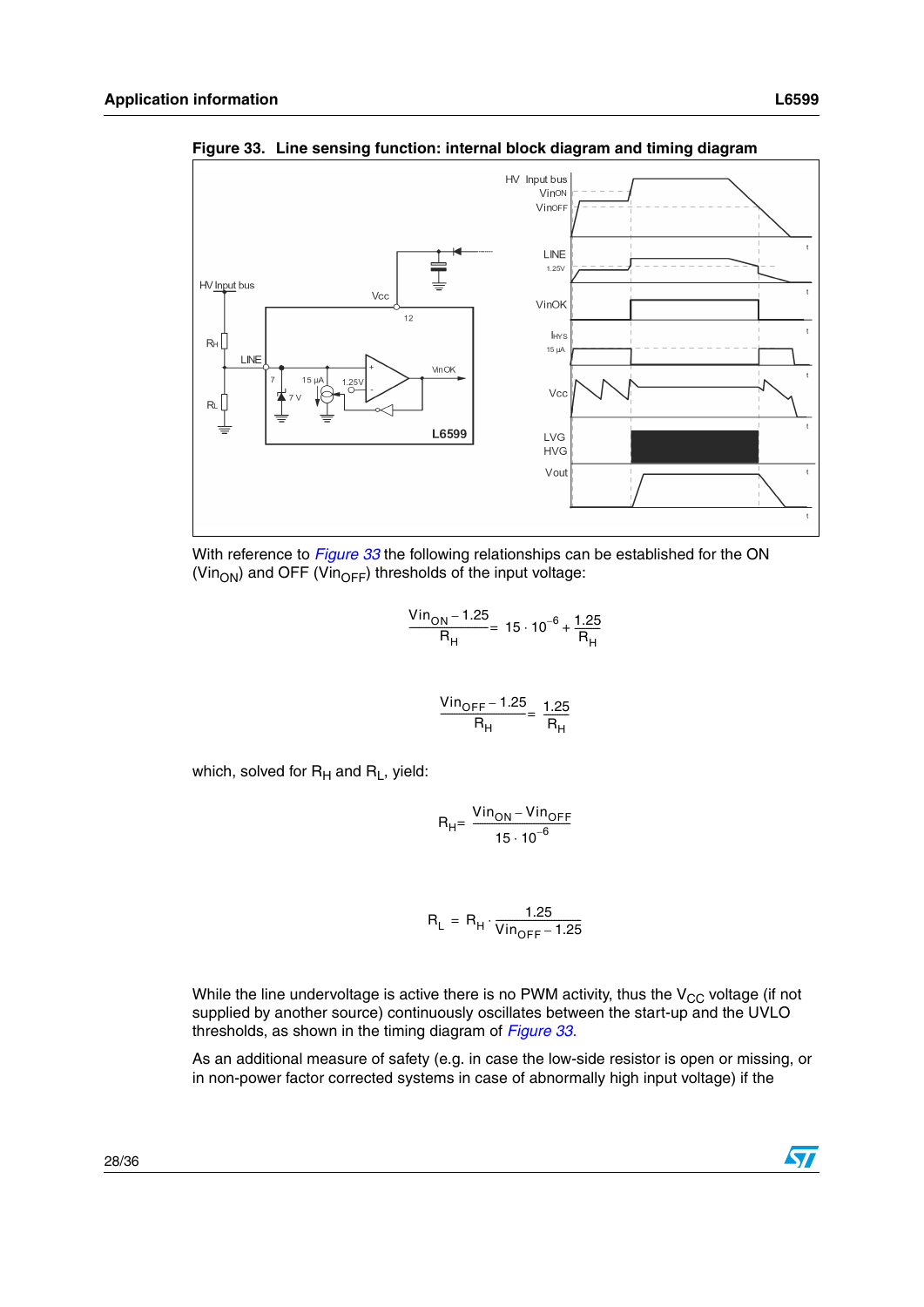voltage on the pin exceeds 7 V the device is shutdown. If its supply voltage is always above the UVLO threshold, the IC will restart as the voltage falls below 7 V.

The LINE pin, while the device is operating, is a high impedance input connected to high value resistors, thus it is prone to pick up noise, which might alter the OFF threshold or give origin to undesired switch-off of the IC during ESD tests. It is possible to bypass the pin to ground with a small film capacitor (e.g. 1-10 nF) to prevent any malfunctioning of this kind. If the function is not used the pin has to be connected to a voltage greater than 1.25 V but lower than 6V (worst-case value of the 7 V threshold).

### <span id="page-28-0"></span>**7.7 Bootstrap section**

The supply of the floating high-side section is obtained by means of a bootstrap circuitry. This solution normally requires a high voltage fast recovery diode to charge the bootstrap capacitor  $C_{B<sub>Q</sub>OT}$ . In the L6599 a patented integrated structure, replaces this external diode. It is realized by means of a high voltage DMOS, working in the third quadrant and driven synchronously with the low side driver (LVG), with a diode in series to the source, as shown in *[Figure 34.](#page-28-1)*



<span id="page-28-1"></span>**Figure 34. Bootstrap supply: internal bootstrap synchronous diode**

The diode prevents any current can flow from the VBOOT pin back to  $V_{CC}$  in case that the supply is quickly turned off when the internal capacitor of the pump is not fully discharged. To drive the synchronous DMOS it is necessary a voltage higher than the supply voltage V<sub>CC</sub>. This voltage is obtained by means of an internal charge pump (*[Figure 34](#page-28-1)*).

The bootstrap structure introduces a voltage drop while recharging  $C_{\text{BOOT}}$  (i.e. when the low side driver is on), which increases with the operating frequency and with the size of the external power MOSFET. It is the sum of the drop across the  $R_{DS(on)}$  and the forward drop across the series diode. At low frequency this drop is very small and can be neglected but, as the operating frequency increases, it must be taken into account. In fact, the drop reduces the amplitude of the driving signal and can significantly increase the  $R_{DS(on)}$  of the external high-side MOSFET and then its conductive loss.

 $\sqrt{}$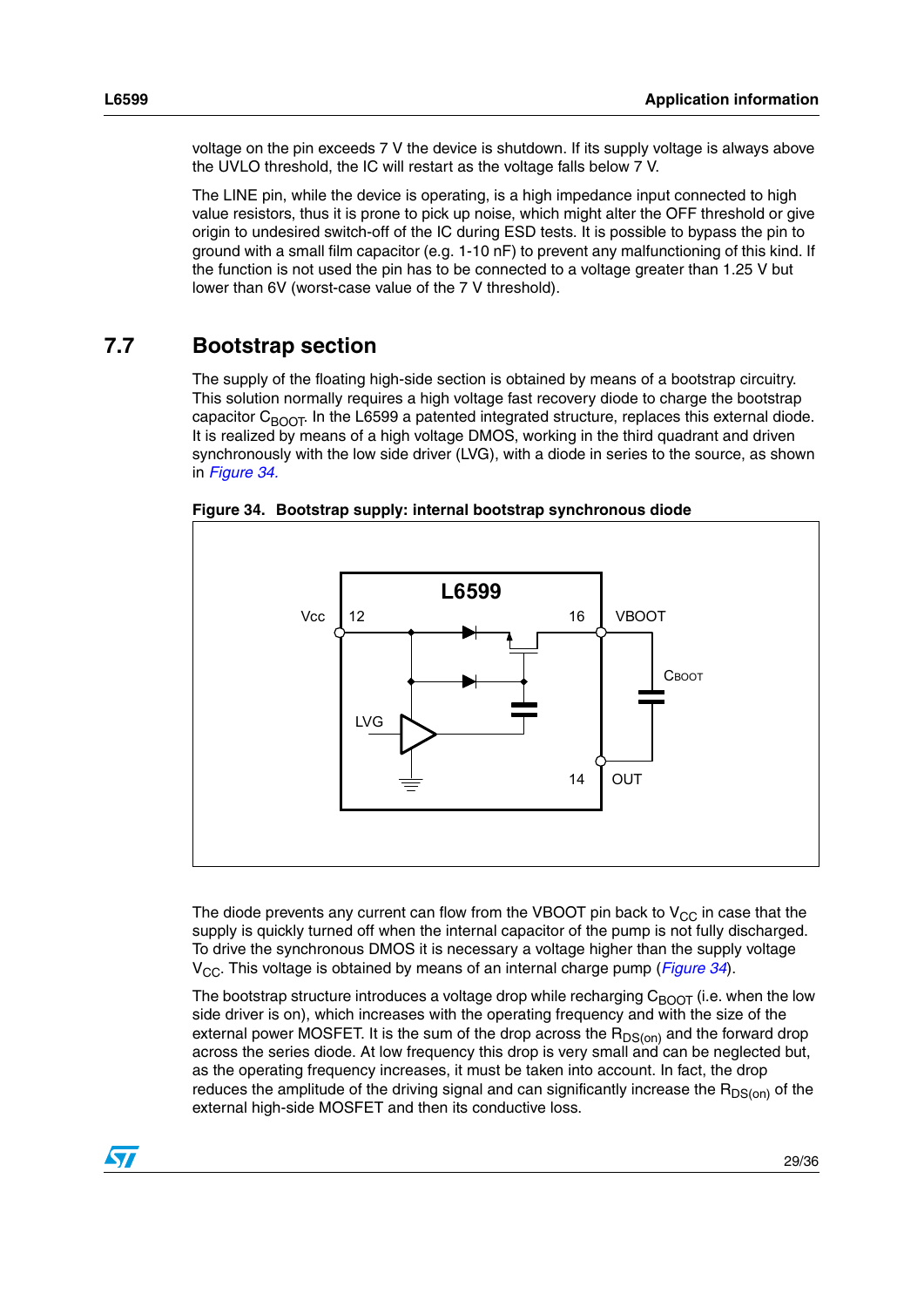This concern applies to converters designed with a high resonance frequency (indicatively, > 150 kHz), so that they run at high frequency also at full load. Otherwise, the converter will run at high frequency only at light load, where the current flowing in the MOSFETs of the half-bridge leg is lower, so that, generally, an  $R_{DS(on)}$  rise is not an issue. However, it is wise to check this point anyway and the following equation is useful to compute the drop on the bootstrap driver:

$$
V_{Drop} = I_{Change}r_{(DS)ON} + V_{F} = \frac{Q_g}{T_{Change}}R_{(DS)ON} + V_{F}
$$

where  $Q<sub>g</sub>$  is the gate charge of the external power MOS,  $R<sub>DS(on)</sub>$  is the on-resistance of the bootstrap DMOS (150, typ.) and  $T_{charge}$  is the ON-time of the bootstrap driver, which equals about half the switching period minus the dead time  $T_D$ . For example, using a MOSFET with a total gate charge of 30 nC, the drop on the bootstrap driver is about 3 V at a switching frequency of 200 kHz:

$$
V_{Drop} = \frac{30 \cdot 10^{-9}}{2.5 \cdot 10^{-6} - 0.3 \cdot 10^{-6}} 150 + 0.6 = 2.7 V
$$

If a significant drop on the bootstrap driver is an issue, an external ultra-fast diode can be used, thus saving the drop on the  $R_{DS(on)}$  of the internal DMOS.

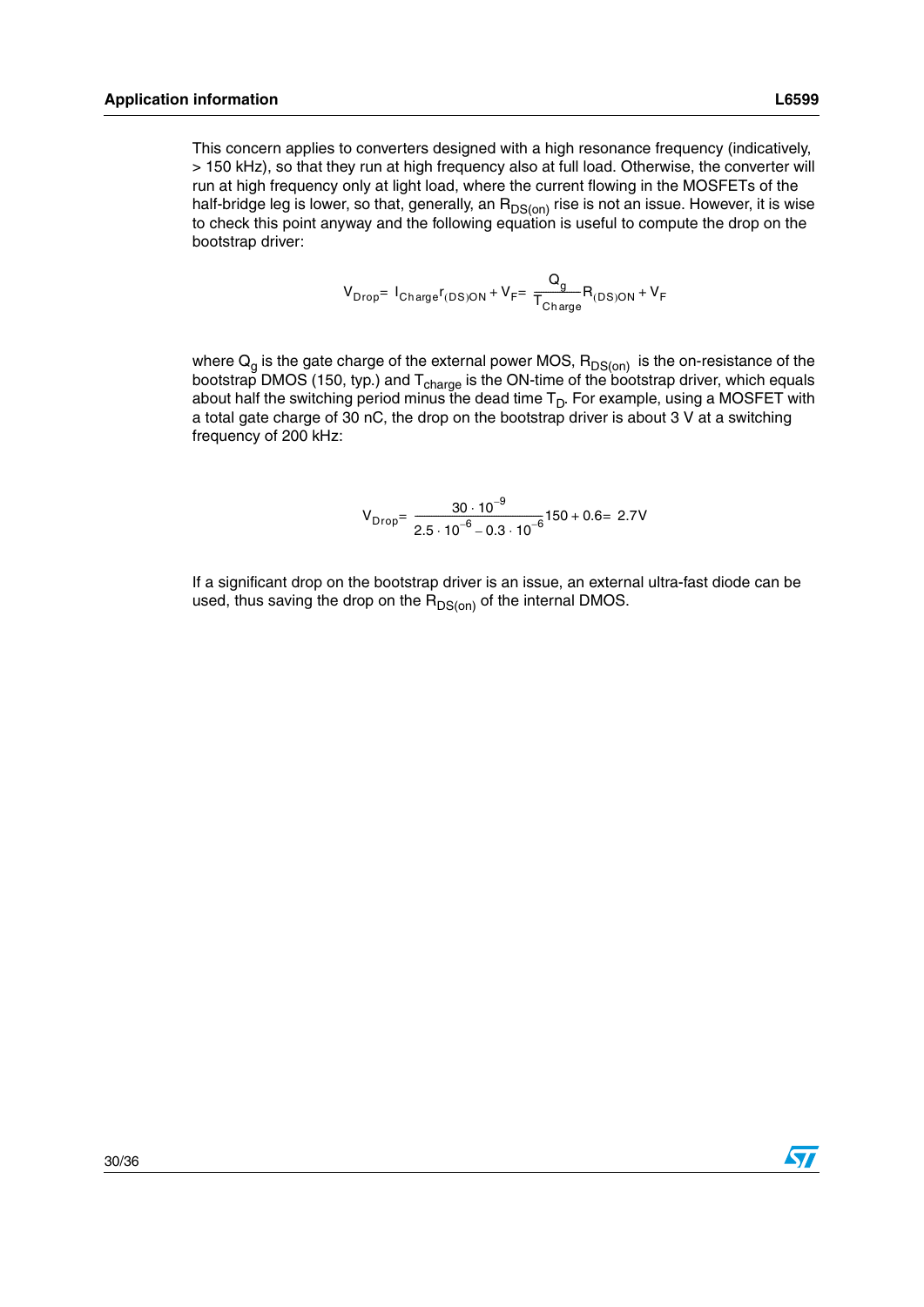# <span id="page-30-0"></span>**7.8 Application example**





 $\sqrt{2}$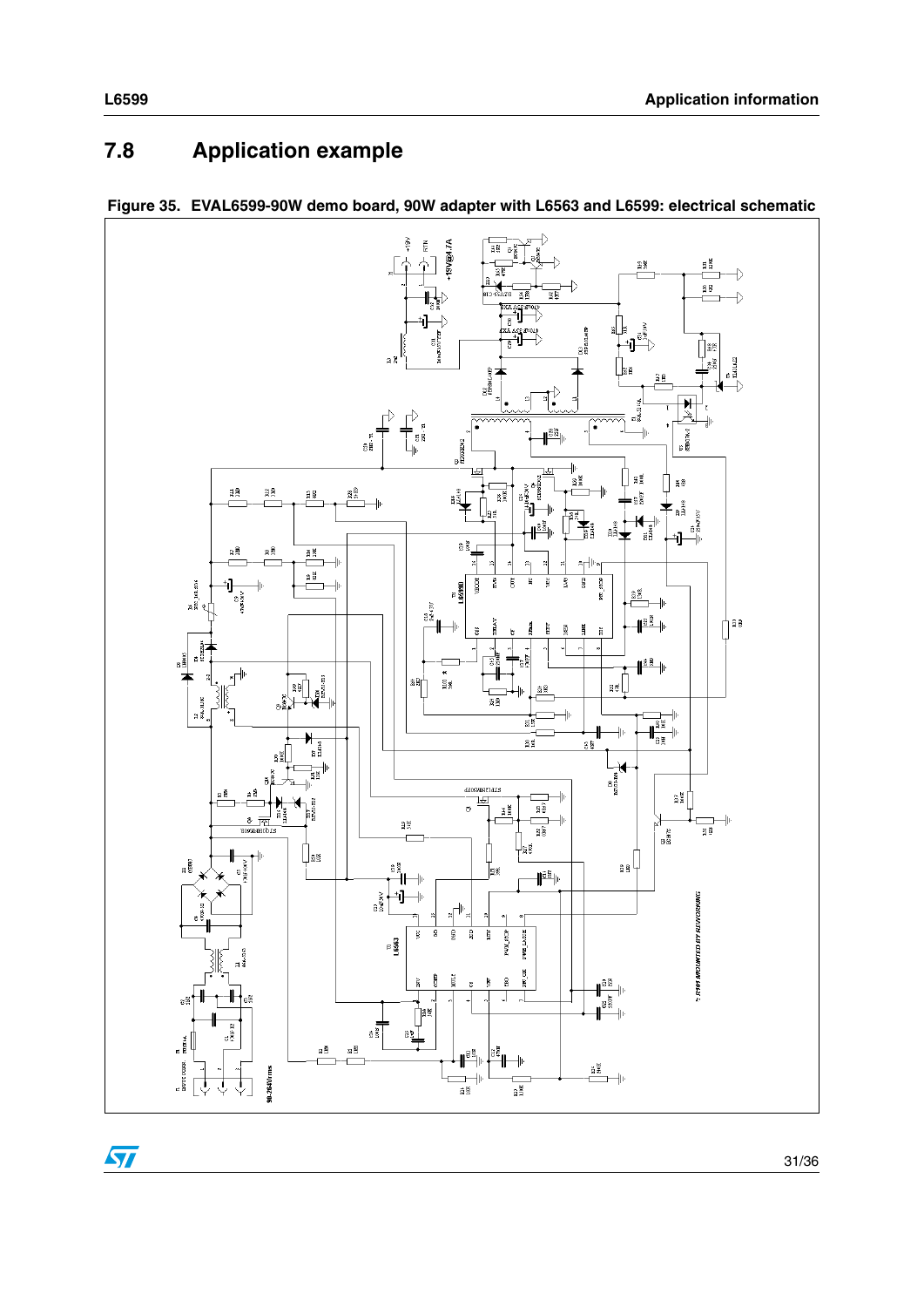| $Vin = 115$ Vac |       |       |                |       | $V$ in = 230 Vac |       |       |       |       |
|-----------------|-------|-------|----------------|-------|------------------|-------|-------|-------|-------|
| Vout            | lout  | Pout  | Pin            | Eff.  | <b>Vout</b>      | lout  | Pout  | Pin   | Eff.  |
| [V]             | [A]   | [W]   | [W]            | %     | [V]              | [A]   | [W]   | [W]   | %     |
| 18.95           | 4.71  | 89.25 | 99.13          | 90.04 | 18.95            | 4.71  | 89.25 | 97.23 | 91.80 |
| 18.95           | 3.72  | 70.49 | 78.00          | 90.38 | 18.96            | 3.72  | 70.53 | 76.74 | 91.91 |
| 18.97           | 2.7   | 51.22 | 56.55          | 90.57 | 18.97            | 2.7   | 51.22 | 55.85 | 91.71 |
| 18.98           | 1.71  | 32.46 | 36.00          | 90.16 | 18.98            | 1.71  | 32.46 | 35.57 | 91.24 |
| 18.99           | 1.0   | 18.99 | 21.70          | 87.51 | 18.99            | 1.0   | 18.99 | 21.30 | 89.15 |
| 18.99           | 0.5   | 9.50  | 11.30          | 84.03 | 19.00            | 0.5   | 9.50  | 10.87 | 87.40 |
| 19.00           | 0.25  | 4.75  | 5.86           | 81.06 | 19.00            | 0.25  | 4.75  | 5.77  | 82.32 |
| 19.01           | 0.080 | 1.52  | 3              | 50.70 | 19.01            | 0.080 | 1.52  | 2.4   | 63.37 |
| 19.01           | 0.053 | 1.01  | $\overline{2}$ | 50.38 | 19.01            | 0.053 | 1.01  | 1.68  | 59.97 |
| 19.01           | 0.027 | 0.51  | 1.08           | 47.53 | 19.01            | 0.027 | 0.51  | 1     | 51.33 |
| 19.01           | 0.013 | 0.25  | 0.66           | 37.44 | 19.01            | 0.013 | 0.25  | 0.67  | 36.89 |
| 19.01           | 0     | 0     | 0.28           | ---   | 19.01            | 0     | 0     | 0.34  | ---   |

**Table 6. EVAL6599-90W demo board, 90W adapter with L6563 & L6599: evaluation data**

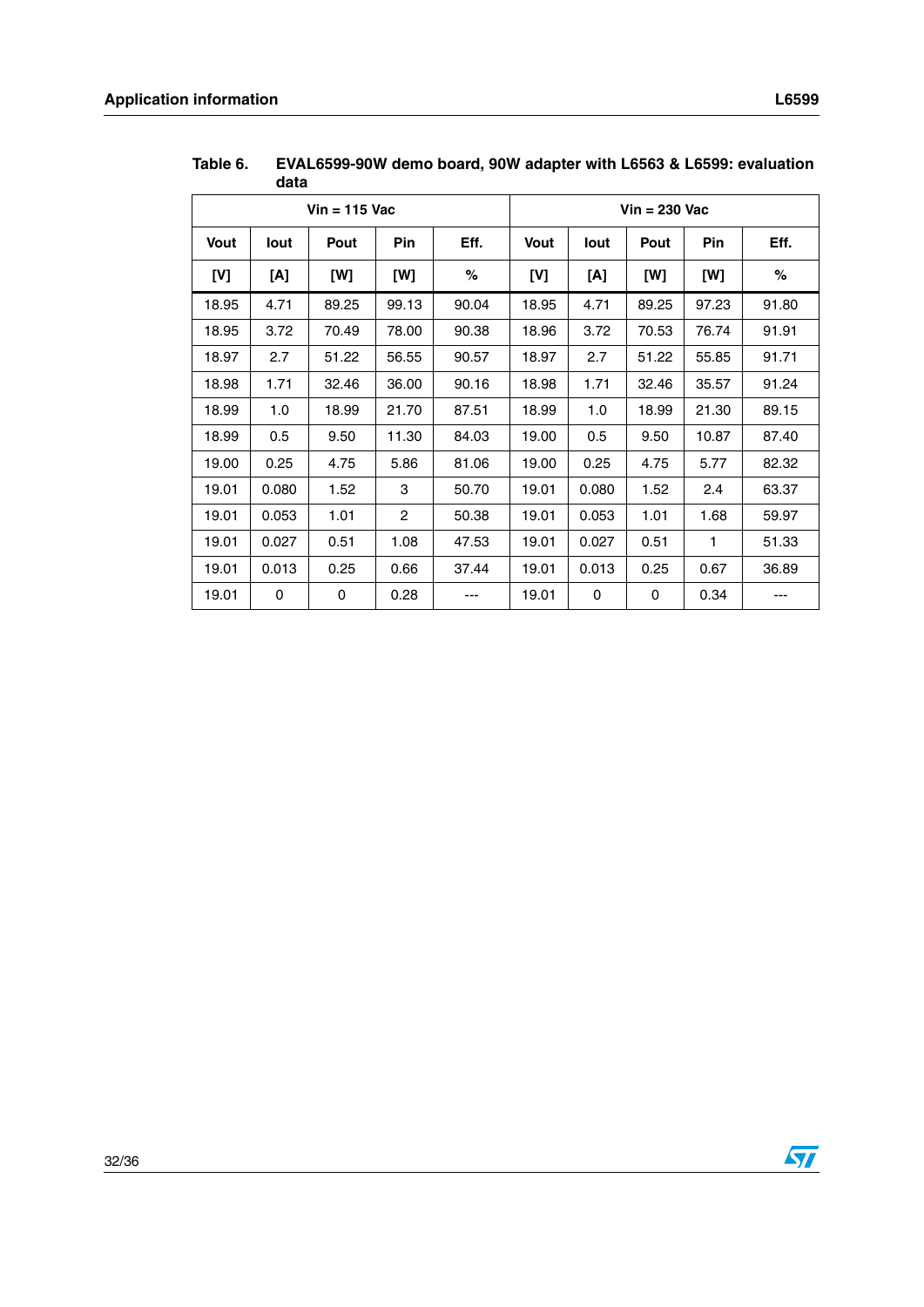# <span id="page-32-0"></span>**8 Package mechanical data**

In order to meet environmental requirements, ST offers these devices in different grades of ECOPACK $^{\circledR}$  packages, depending on their level of environmental compliance. ECOPACK $^{\circledR}$ specifications, grade definitions and product status are available at: www.st.com. ECOPACK® is an ST trademark.

| Dim.           |      | mm.        |      | inch  |            |       |  |
|----------------|------|------------|------|-------|------------|-------|--|
|                | Min  | <b>Typ</b> | Max  | Min   | <b>Typ</b> | Max   |  |
| a <sub>1</sub> | 0.51 |            |      | 0.020 |            |       |  |
|                |      |            |      |       |            |       |  |
| B              | 0.77 |            | 1.65 | 0.030 |            | 0.065 |  |
| b              |      | 0.5        |      |       | 0.020      |       |  |
| b1             |      | 0.25       |      |       | 0.010      |       |  |
|                |      |            |      |       |            |       |  |
| D              |      |            | 20   |       |            | 0.787 |  |
| E              |      | 8.5        |      |       | 0.335      |       |  |
| е              |      | 2.54       |      |       | 0.100      |       |  |
| e3             |      | 17.78      |      |       | 0.700      |       |  |
| F              |      |            | 7.1  |       |            | 0.280 |  |
| I              |      |            | 5.1  |       |            | 0.201 |  |
| L              |      | 3.3        |      |       | 0.130      |       |  |
| Z              |      |            | 1.27 |       |            | 0.050 |  |

**Table 7. Plastic DIP-16 mechanical data**

**Figure 36. Plastic DIP-16 package dimensions**



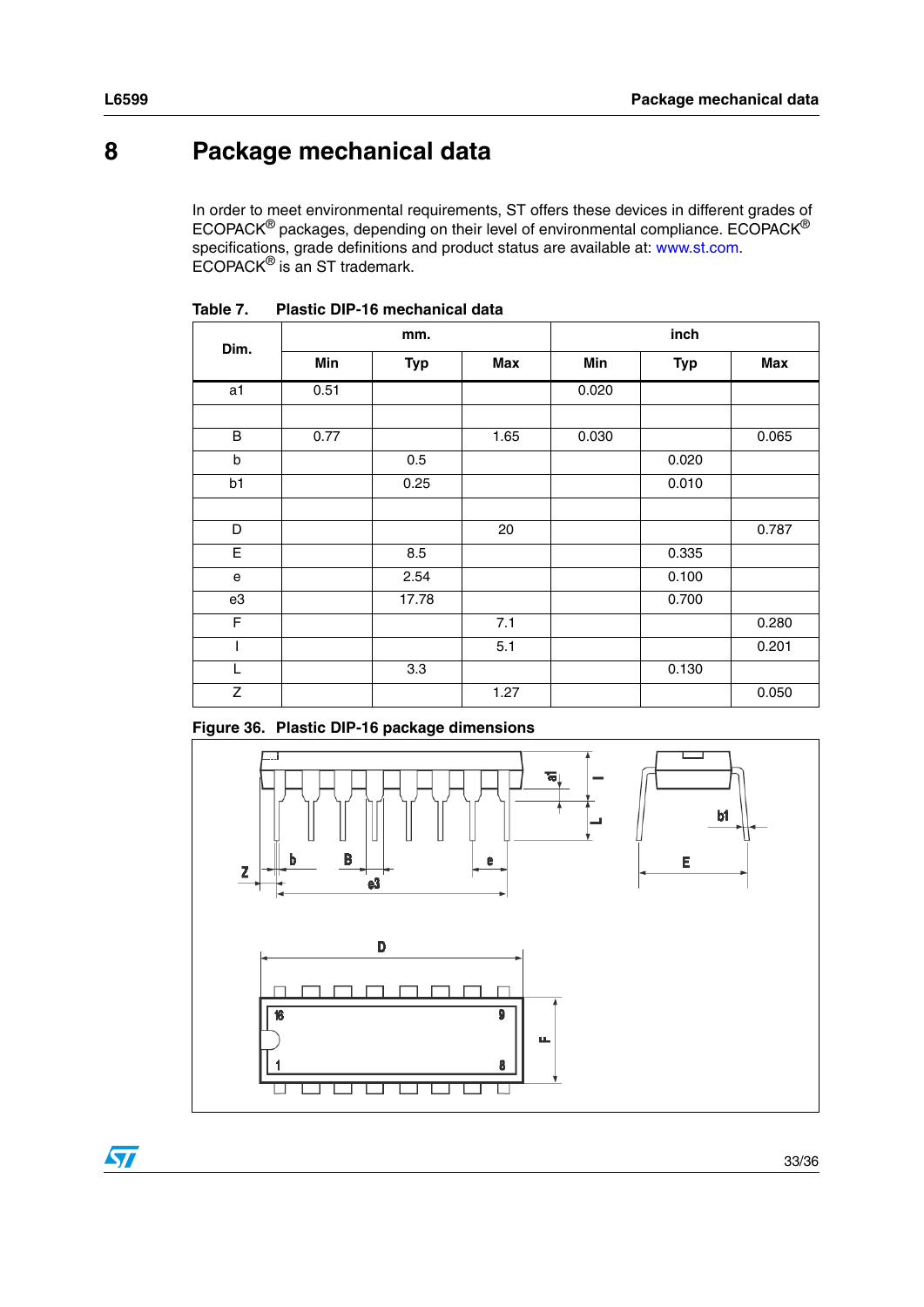|                                                                                       |                    | mm.  |              | inch              |       |       |  |
|---------------------------------------------------------------------------------------|--------------------|------|--------------|-------------------|-------|-------|--|
| Dim.                                                                                  | Min<br><b>Typ</b>  |      | <b>Max</b>   | Min<br><b>Typ</b> |       | Max   |  |
|                                                                                       |                    |      |              |                   |       |       |  |
| A                                                                                     |                    |      | 1.75         |                   |       | 0.069 |  |
| a1                                                                                    | 0.1                |      | 0.25         | 0.004             |       | 0.009 |  |
|                                                                                       |                    |      |              |                   |       |       |  |
| a <sub>2</sub>                                                                        |                    |      | 1.6          |                   |       | 0.063 |  |
| $\mathsf{b}$                                                                          | 0.35               |      | 0.46         | 0.014             |       | 0.018 |  |
| b1                                                                                    | 0.19               |      | 0.25         | 0.007             |       | 0.010 |  |
| $\mathbf C$                                                                           |                    | 0.5  |              |                   | 0.020 |       |  |
| c1                                                                                    |                    |      | $45^{\circ}$ | (typ.)            |       |       |  |
| D(1)                                                                                  | 9.8                |      | $10$         | 0.386             |       | 0.394 |  |
| $\mathsf E$                                                                           | 5.8                |      | 6.2          | 0.228             |       | 0.244 |  |
| $\mathsf{e}% _{0}\left( \mathsf{e}\right)$                                            |                    | 1.27 |              |                   | 0.050 |       |  |
| e3                                                                                    |                    | 8.89 |              |                   | 0.350 |       |  |
| F(1)                                                                                  | 3.8                |      | 4.0          | 0.150             |       | 0.157 |  |
| G                                                                                     | 4.60               |      | 5.30         | 0.181             |       | 0.208 |  |
| L                                                                                     | 0.4                |      | 1.27         | 0.150             |       | 0.050 |  |
|                                                                                       |                    |      |              |                   |       |       |  |
| $\mathsf{M}% _{T}=\mathsf{M}_{T}\!\left( a,b\right) ,\ \mathsf{M}_{T}=\mathsf{M}_{T}$ |                    |      | 0.62         |                   |       | 0.024 |  |
| $\mathbf S$                                                                           | $8^{\circ}$ (max.) |      |              |                   |       |       |  |

Table 8. **SO16N mechanical data** 

**Figure 37. Package dimensions** 

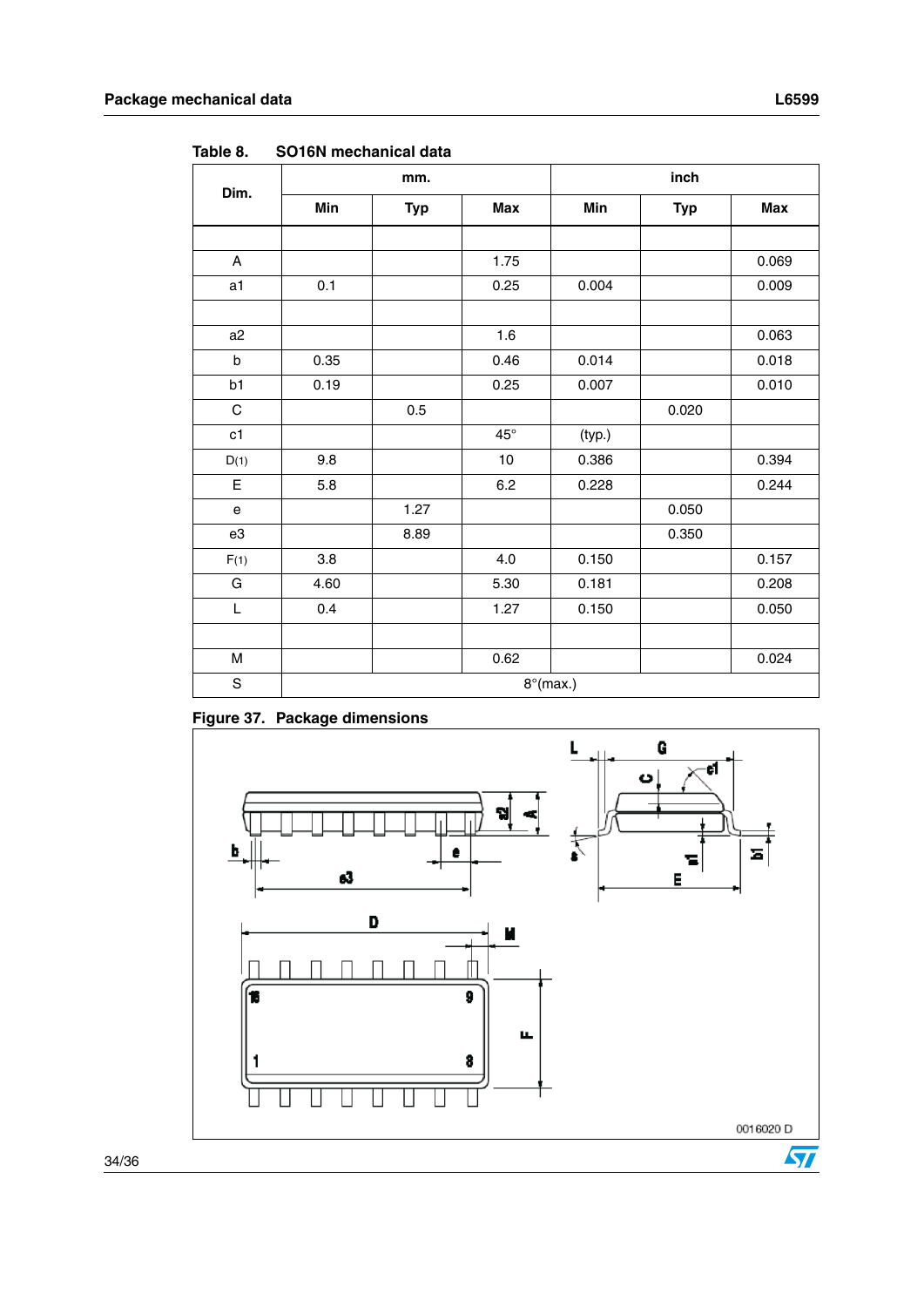# <span id="page-34-0"></span>**9 Revision history**

#### Table 9. **Document revision history**

| <b>Date</b>      | <b>Revision</b> | <b>Changes</b>                                                             |  |  |  |  |
|------------------|-----------------|----------------------------------------------------------------------------|--|--|--|--|
| 15-May-2006      |                 | Initial release                                                            |  |  |  |  |
| 18-Jul-2006      | 2               | Typo in cover page                                                         |  |  |  |  |
| 3<br>11-Feb-2009 |                 | Not recommended for new designs, the device has been<br>replaced by L6599A |  |  |  |  |